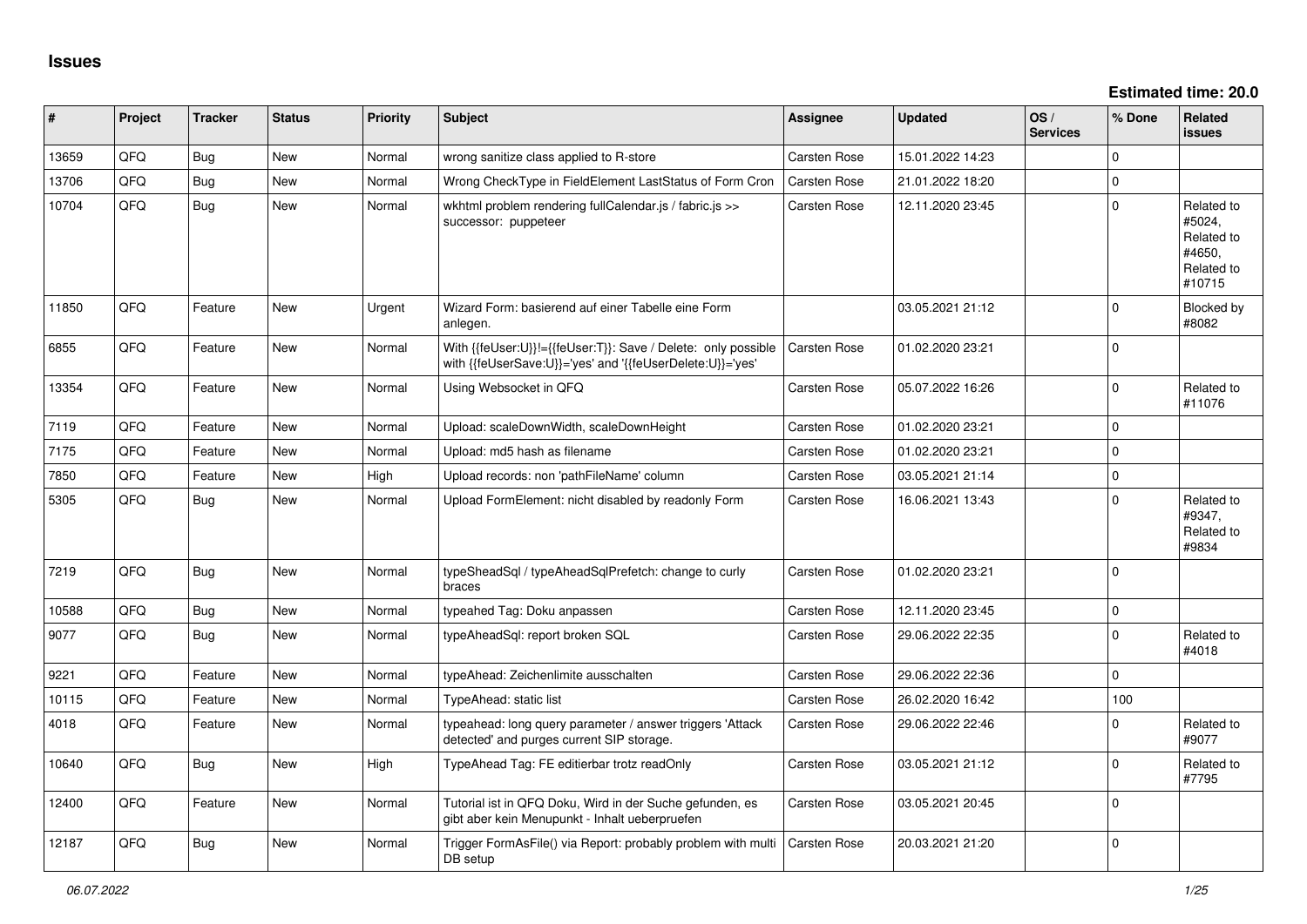| #     | Project | <b>Tracker</b> | <b>Status</b> | <b>Priority</b> | <b>Subject</b>                                                                                       | <b>Assignee</b>                                        | <b>Updated</b>   | OS/<br><b>Services</b> | % Done      | Related<br><b>issues</b>                    |                      |
|-------|---------|----------------|---------------|-----------------|------------------------------------------------------------------------------------------------------|--------------------------------------------------------|------------------|------------------------|-------------|---------------------------------------------|----------------------|
| 12664 | QFQ     | Feature        | <b>New</b>    | Normal          | TinyMCE: report/remove malicous HTML/JS Code                                                         | <b>Carsten Rose</b>                                    | 19.03.2022 17:47 |                        | $\mathbf 0$ | Related to<br>#14320                        |                      |
| 12632 | QFQ     | Feature        | <b>New</b>    | Normal          | TinyMCE: Prepare CSS classes for images                                                              | <b>Carsten Rose</b>                                    | 04.06.2021 14:35 |                        | 100         | Blocked by<br>#12186                        |                      |
| 7239  | QFQ     | Feature        | <b>New</b>    | Normal          | TinyMCE: html tag whitelist                                                                          | <b>Carsten Rose</b>                                    | 01.02.2020 23:21 |                        | 0           | Related to<br>#14320                        |                      |
| 14463 | QFQ     | Support        | <b>New</b>    | Normal          | TinyMCE: FormElement.size = <width>,<height></height></width>                                        | Enis Nuredini                                          | 03.07.2022 17:52 |                        | 0           | Related to<br>#14455                        |                      |
| 14455 | QFQ     | Support        | <b>New</b>    | Normal          | TinyMCE: Activate save button after upload picture over<br>drag&drop                                 | Enis Nuredini                                          | 03.07.2022 17:53 |                        | $\mathbf 0$ | Related to<br>#14463                        |                      |
| 12186 | QFQ     | Feature        | <b>New</b>    | High            | TinyMCE Config für Objekte                                                                           | <b>Carsten Rose</b>                                    | 07.12.2021 17:19 |                        | 0           | <b>Blocks</b><br>#12632                     |                      |
| 10345 | QFQ     | Feature        | <b>New</b>    | Normal          | Templates - Patterns QFQ Style                                                                       |                                                        | 03.05.2021 21:01 |                        | $\mathbf 0$ | Related to<br>#10713                        |                      |
| 7521  | QFQ     | Feature        | <b>New</b>    | Normal          | TemplateGroup: fe.type=upload                                                                        | Carsten Rose                                           | 01.02.2020 23:21 |                        | 0           | Related to<br>#9706                         |                      |
| 12702 | QFQ     | Bug            | <b>New</b>    | High            | templateGroup: broken in multiDb Setup                                                               | <b>Carsten Rose</b>                                    | 14.12.2021 16:02 |                        | $\Omega$    |                                             |                      |
| 12045 | QFQ     | Bug            | <b>New</b>    | Normal          | templateGroup afterSave FE: Aufruf ohne<br>sqlHonorFormElements funktioniert nicht                   | Carsten Rose                                           | 18.02.2021 16:33 |                        | $\Omega$    |                                             |                      |
| 12716 | QFQ     | Bug            | New           | Normal          | template group: Pattern only applied to first instance                                               | <b>Carsten Rose</b>                                    | 19.03.2022 17:47 |                        | 0           |                                             |                      |
| 10506 | QFQ     | Bug            | New           | High            | Template Group broken on MultiDB instance                                                            | Carsten Rose                                           | 03.05.2021 21:12 |                        | 0           | Related to<br>#10505                        |                      |
| 12679 | QFQ     | Feature        | <b>New</b>    | Normal          | tablesorter: custom column width                                                                     | <b>Carsten Rose</b>                                    | 16.06.2021 11:10 |                        | 0           |                                             |                      |
| 11892 | QFQ     | Feature        | <b>New</b>    | Normal          | tablesorter: columns with links are hard to order - new<br>qualifier 'Y: <ord>'</ord>                | Enis Nuredini                                          | 23.03.2022 09:22 |                        | $\Omega$    |                                             |                      |
| 14304 | QFQ     | Bug            | New           | Normal          | table sorter view safer does not work                                                                | <b>Carsten Rose</b>                                    | 10.06.2022 11:49 |                        | 0           |                                             |                      |
| 10114 | QFQ     | Feature        | New           | High            | Symbol (Link): 'G:' (Glyphicon) replaced by 'i:' (icon)                                              |                                                        | 07.12.2021 17:19 |                        | $\mathbf 0$ | Related to<br>#3797,<br>Related to<br>#4194 |                      |
| 12520 | QFQ     | Bug            | <b>New</b>    | Normal          | Switch FE User: still active even FE User session expired                                            | <b>Carsten Rose</b>                                    | 19.03.2022 17:48 |                        | $\mathbf 0$ |                                             |                      |
| 12477 | QFQ     | Feature        | New           | Normal          | Support for refactoring: Form, FormElement, diverse<br>Tabellen/Spalten, tt-content Records          | Carsten Rose                                           | 03.05.2021 20:45 |                        | $\mathbf 0$ |                                             |                      |
| 7574  | QFQ     | Bug            | New           | Normal          | Substitute error: form element not reported / dont parse<br>Form.note                                | Carsten Rose                                           | 01.02.2020 23:21 |                        | 0           |                                             |                      |
| 12135 | QFQ     | Feature        | <b>New</b>    | Normal          | Subrecord: Notiz                                                                                     |                                                        | 24.04.2021 16:58 |                        | 0           |                                             |                      |
| 11955 | QFQ     | Feature        | New           | Normal          | subrecord: new title option to set <th> attributes - e.g. to<br/>customize tablesorter options.</th> | attributes - e.g. to<br>customize tablesorter options. | Carsten Rose     | 03.05.2021 20:47       |             | 0                                           | Related to<br>#11775 |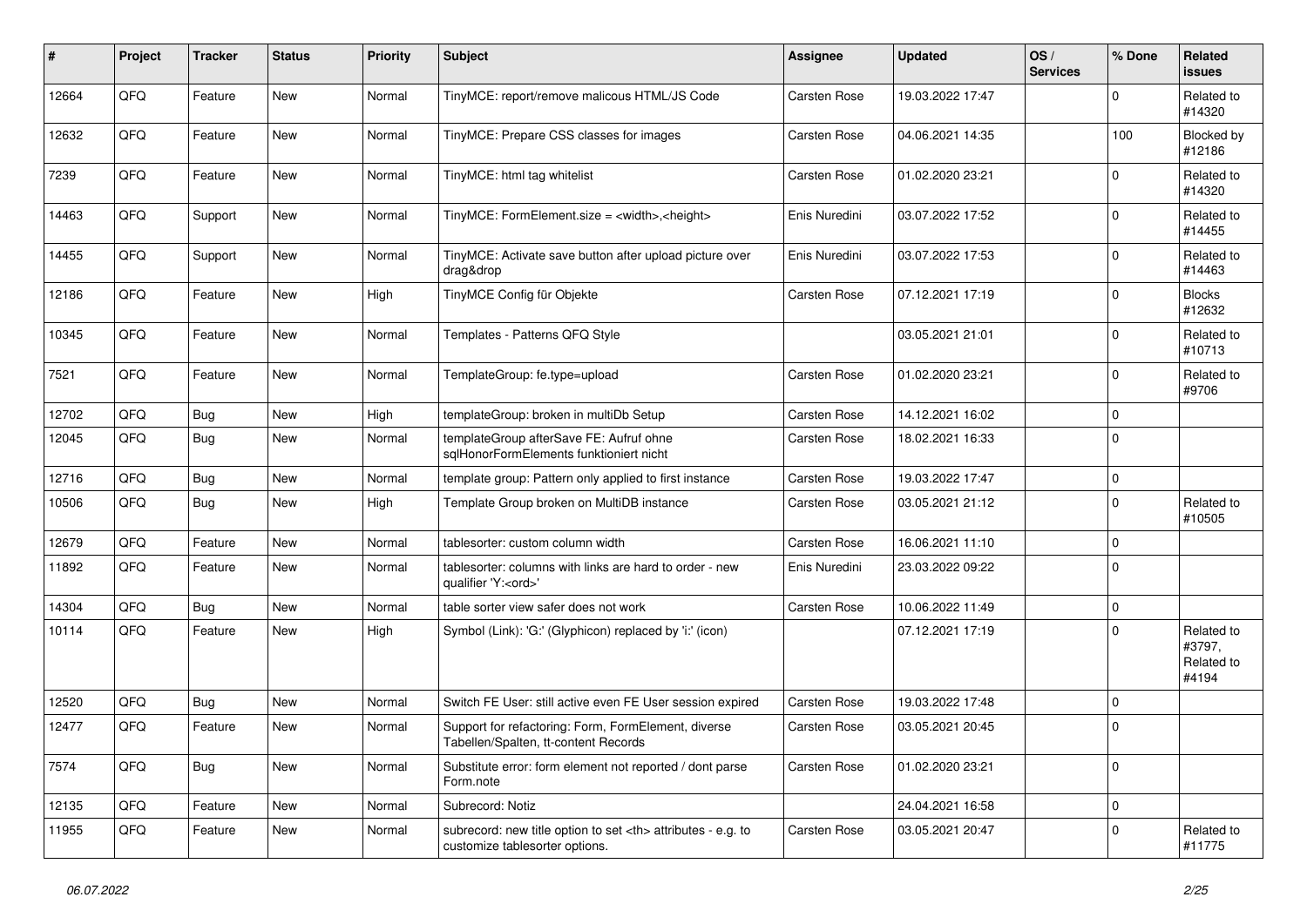| $\vert$ # | Project | <b>Tracker</b> | <b>Status</b> | <b>Priority</b> | <b>Subject</b>                                                                           | <b>Assignee</b>     | <b>Updated</b>   | OS/<br><b>Services</b> | % Done      | Related<br><b>issues</b>                      |
|-----------|---------|----------------|---------------|-----------------|------------------------------------------------------------------------------------------|---------------------|------------------|------------------------|-------------|-----------------------------------------------|
| 8187      | QFQ     | Feature        | <b>New</b>    | Normal          | Subrecord: enable/hide new button - make new/edit/delete<br>customizeable.               | <b>Carsten Rose</b> | 06.03.2021 18:44 |                        | $\Omega$    | Related to<br>#11326                          |
| 3432      | QFQ     | Feature        | <b>New</b>    | Normal          | subrecord: dynamicUpdate                                                                 | <b>Carsten Rose</b> | 11.06.2020 21:10 |                        | $\Omega$    | Related to<br>#5691                           |
| 11775     | QFQ     | Feature        | <b>New</b>    | Normal          | Subrecord Tooltip pro Feld                                                               | <b>Carsten Rose</b> | 18.12.2020 15:22 |                        | $\Omega$    | Related to<br>#11955                          |
| 12413     | QFQ     | Feature        | <b>New</b>    | Normal          | STORE_TYPO3: enhance for {{be_users.email:T}},<br>{{fe users.email:T}}                   | <b>Carsten Rose</b> | 03.05.2021 20:45 |                        | $\Omega$    | Related to<br>#12412,<br>Related to<br>#10012 |
| 10081     | QFQ     | Bug            | <b>New</b>    | High            | Stale record lock after 'forbidden' character                                            | <b>Carsten Rose</b> | 03.05.2021 21:12 |                        | $\Omega$    | Related to<br>#10082,<br>Related to<br>#9789  |
| 9129      | QFQ     | Feature        | New           | Normal          | sqlValidate: Message as notification, not as error                                       | Carsten Rose        | 01.02.2020 23:22 |                        | $\Omega$    | Related to<br>#9128                           |
| 4050      | QFQ     | Feature        | <b>New</b>    | Normal          | sql.log: 1) FormElement ID which causes a specific action,<br>2) Result in the same row. | Carsten Rose        | 15.04.2020 11:35 |                        | $\mathbf 0$ | Related to<br>#5458                           |
| 12545     | QFQ     | Bug            | <b>New</b>    | Urgent          | sql.log not created / updated                                                            | Carsten Rose        | 14.12.2021 16:02 |                        | $\mathbf 0$ |                                               |
| 8806      | QFQ     | Feature        | New           | Normal          | <b>SQL Function nl2br</b>                                                                | <b>Carsten Rose</b> | 01.02.2020 23:22 |                        | $\mathbf 0$ |                                               |
| 7683      | QFQ     | Feature        | <b>New</b>    | Normal          | Special column names in '{{ SELECT  AS _link }}' should<br>be detected                   | Carsten Rose        | 01.02.2020 23:21 |                        | $\Omega$    |                                               |
| 12512     | QFQ     | Bug            | <b>New</b>    | Normal          | Some MySQL Installation can't use 'stored procedures'                                    | Carsten Rose        | 19.03.2022 17:48 |                        | $\Omega$    |                                               |
| 12532     | QFQ     | Feature        | New           | High            | SIP-Parameter bei Seitenaufruf in Browser-Console<br>anzeigen                            | Carsten Rose        | 07.12.2021 17:19 |                        | $\Omega$    | Related to<br>#11893.<br>Related to<br>#14187 |
| 9707      | QFQ     | Feature        | <b>New</b>    | Normal          | SIP security: encode pageld and check pageld on decode                                   | Carsten Rose        | 01.02.2020 23:22 |                        | $\Omega$    |                                               |
| 7014      | QFQ     | Bug            | New           | Normal          | Sending invalid emails succeeds when<br>debug.redirectAllMailTo is set                   | <b>Carsten Rose</b> | 01.02.2020 23:21 |                        | $\Omega$    |                                               |
| 11080     | QFQ     | Feature        | <b>New</b>    | Normal          | Send MQTT messages                                                                       | <b>Carsten Rose</b> | 29.08.2020 19:49 |                        | $\mathbf 0$ |                                               |
| 14227     | QFQ     | Feature        | New           | Normal          | Selenium Konkurrenz: cypress.io                                                          | Enis Nuredini       | 28.05.2022 11:02 |                        | $\Omega$    |                                               |
| 7519      | QFQ     | Feature        | <b>New</b>    | Normal          | Select: Multi                                                                            | Carsten Rose        | 01.02.2020 23:22 |                        | $\mathbf 0$ |                                               |
| 3727      | QFQ     | Feature        | <b>New</b>    | High            | Security: Session Hijacking erschweren                                                   | <b>Carsten Rose</b> | 03.05.2021 21:14 |                        | $\Omega$    |                                               |
| 12974     | QFQ     | <b>Bug</b>     | <b>New</b>    | High            | <b>Sanitize Queries in Action-Elements</b>                                               | Carsten Rose        | 07.12.2021 17:19 |                        | $\pmb{0}$   |                                               |
| 14028     | QFQ     | Feature        | <b>New</b>    | Normal          | Required notification: visual nicer                                                      | Enis Nuredini       | 28.05.2022 11:01 |                        | $\mathbf 0$ |                                               |
| 9855      | QFQ     | Bug            | New           | Normal          | <b>Required Check</b>                                                                    |                     | 01.02.2020 15:56 |                        | $\mathbf 0$ |                                               |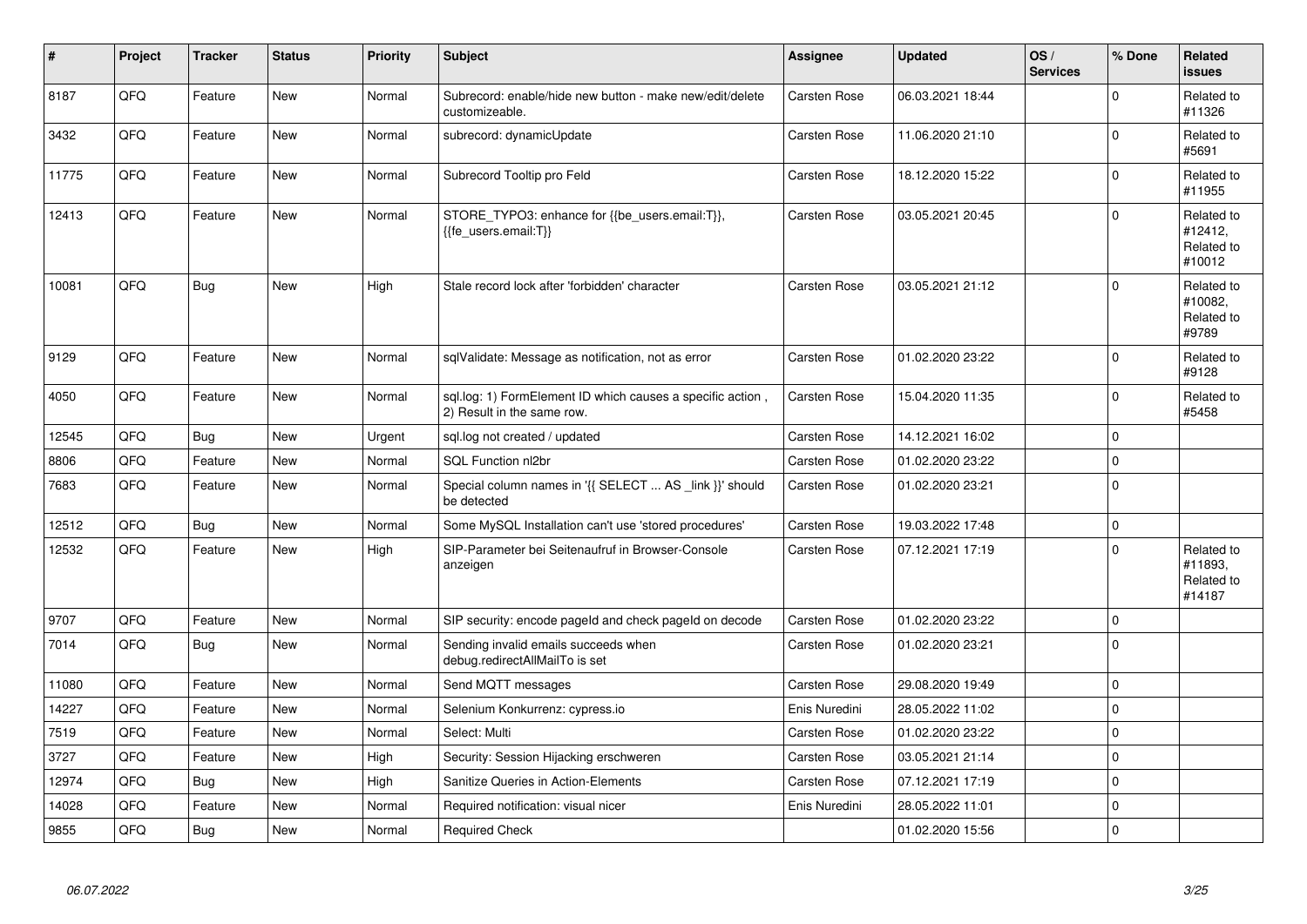| #     | Project | <b>Tracker</b> | <b>Status</b> | <b>Priority</b> | <b>Subject</b>                                                                                     | Assignee            | <b>Updated</b>   | OS/<br><b>Services</b> | % Done      | Related<br>issues                                                      |
|-------|---------|----------------|---------------|-----------------|----------------------------------------------------------------------------------------------------|---------------------|------------------|------------------------|-------------|------------------------------------------------------------------------|
| 5345  | QFQ     | Feature        | <b>New</b>    | Normal          | Report: UPDATE / INSERT / DELETE statements should<br>trigger subqueries, depending on the result. | Carsten Rose        | 27.05.2020 16:11 |                        | $\Omega$    |                                                                        |
| 9811  | QFQ     | Feature        | <b>New</b>    | Normal          | Report: tag every n'th row                                                                         | <b>Carsten Rose</b> | 01.02.2020 23:22 |                        | $\mathbf 0$ |                                                                        |
| 11534 | QFQ     | Feature        | <b>New</b>    | Normal          | Report: Action on selected rows - Table batchprocessing<br>feature                                 |                     | 18.11.2020 08:15 |                        | $\Omega$    |                                                                        |
| 10463 | QFQ     | Feature        | <b>New</b>    | Normal          | Report _link: expliztes setzen von HTML Tags (Bedarf fuer<br>'data-selenium' & 'id')               | Enis Nuredini       | 23.03.2022 09:23 |                        | $\mathbf 0$ | Related to<br>#7648                                                    |
| 6723  | QFQ     | Feature        | <b>New</b>    | Normal          | Report QFQ Installation and Version                                                                | Carsten Rose        | 12.06.2021 09:07 |                        | $\Omega$    |                                                                        |
| 7261  | QFQ     | Bug            | <b>New</b>    | Normal          | Report pathFilename for user without path, only the filename                                       | Carsten Rose        | 01.02.2020 23:21 |                        | $\mathbf 0$ |                                                                        |
| 9983  | QFQ     | Feature        | <b>New</b>    | Normal          | Report Notation: new keyword 'range'                                                               | <b>Carsten Rose</b> | 01.02.2020 15:55 |                        | $\mathbf 0$ |                                                                        |
| 8975  | QFQ     | Feature        | New           | Normal          | Report Notation: 2.0                                                                               | <b>Carsten Rose</b> | 01.02.2020 23:22 |                        | $\Omega$    | Related to<br>#8963                                                    |
| 13700 | QFQ     | Feature        | <b>New</b>    | Normal          | Redesign qfq.io Seite                                                                              | <b>Carsten Rose</b> | 19.03.2022 17:43 |                        | $\mathbf 0$ |                                                                        |
| 7099  | QFQ     | Feature        | <b>New</b>    | Normal          | Redesign FormEditor                                                                                | <b>Carsten Rose</b> | 01.02.2020 23:21 |                        | $\mathbf 0$ |                                                                        |
| 7480  | QFQ     | Feature        | New           | Normal          | Record History (Undo / Redo)                                                                       | Carsten Rose        | 11.12.2019 16:16 |                        | $\mathbf 0$ | Related to<br>#2361                                                    |
| 7280  | QFQ     | Feature        | <b>New</b>    | Normal          | recently used table                                                                                | Carsten Rose        | 01.02.2020 23:21 |                        | $\mathbf 0$ |                                                                        |
| 7795  | QFQ     | Bug            | <b>New</b>    | Normal          | Readonly Form: Typeahead-Felder                                                                    | <b>Carsten Rose</b> | 01.02.2020 23:22 |                        | $\Omega$    | Related to<br>#10640                                                   |
| 7513  | QFQ     | <b>Bug</b>     | <b>New</b>    | Normal          | Radios not correct aligned                                                                         | <b>Carsten Rose</b> | 01.02.2020 23:22 |                        | $\mathbf 0$ |                                                                        |
| 10766 | QFQ     | <b>Bug</b>     | <b>New</b>    | High            | Radiobutton / parameter.buttonClass=btn-default: dynamic<br>update                                 |                     | 03.05.2021 21:12 |                        | $\Omega$    | Related to<br>#11237                                                   |
| 11237 | QFQ     | <b>Bug</b>     | New           | High            | Radiobutton / parameter.buttonClass= btn-default - kein dirty<br>Trigger                           | Benjamin Baer       | 03.05.2021 21:12 |                        | $\Omega$    | Related to<br>#10766                                                   |
| 11239 | QFQ     | Bug            | <b>New</b>    | Normal          | Radiobutton (plain): horizontales Rendern abhängig vom<br>Datentyp in der Datenbank                | <b>Carsten Rose</b> | 30.09.2020 18:37 |                        | $\mathbf 0$ |                                                                        |
| 7924  | QFQ     | Feature        | New           | Normal          | Radio/Checkbox with Tooltip                                                                        | <b>Carsten Rose</b> | 01.02.2020 23:22 |                        | $\mathbf 0$ |                                                                        |
| 6483  | QFQ     | Bug            | <b>New</b>    | Normal          | R Store funktioniert nicht bei 'Report Notation' im FE                                             | <b>Carsten Rose</b> | 01.02.2020 23:21 |                        | $\Omega$    |                                                                        |
| 7520  | QFQ     | Feature        | <b>New</b>    | Normal          | QR Code:  AS _qr ( AS _link)                                                                       | Carsten Rose        | 01.02.2020 23:22 |                        | $\mathbf 0$ |                                                                        |
| 13757 | QFQ     | Feature        | New           | High            | QR / Bar-Code Plugin                                                                               | Enis Nuredini       | 19.03.2022 17:43 |                        | 0           |                                                                        |
| 14187 | QFQ     | Feature        | New           | High            | gfq.log: show current URL                                                                          | Carsten Rose        | 28.05.2022 11:02 |                        | 0           | Related to<br>#13933,<br>Related to<br>#12532,<br>Related to<br>#11893 |
| 13528 | QFQ     | Bug            | New           | Normal          | gfq.io > releases: es wird kein neues Release angelegt                                             | Benjamin Baer       | 19.03.2022 17:46 |                        | $\pmb{0}$   |                                                                        |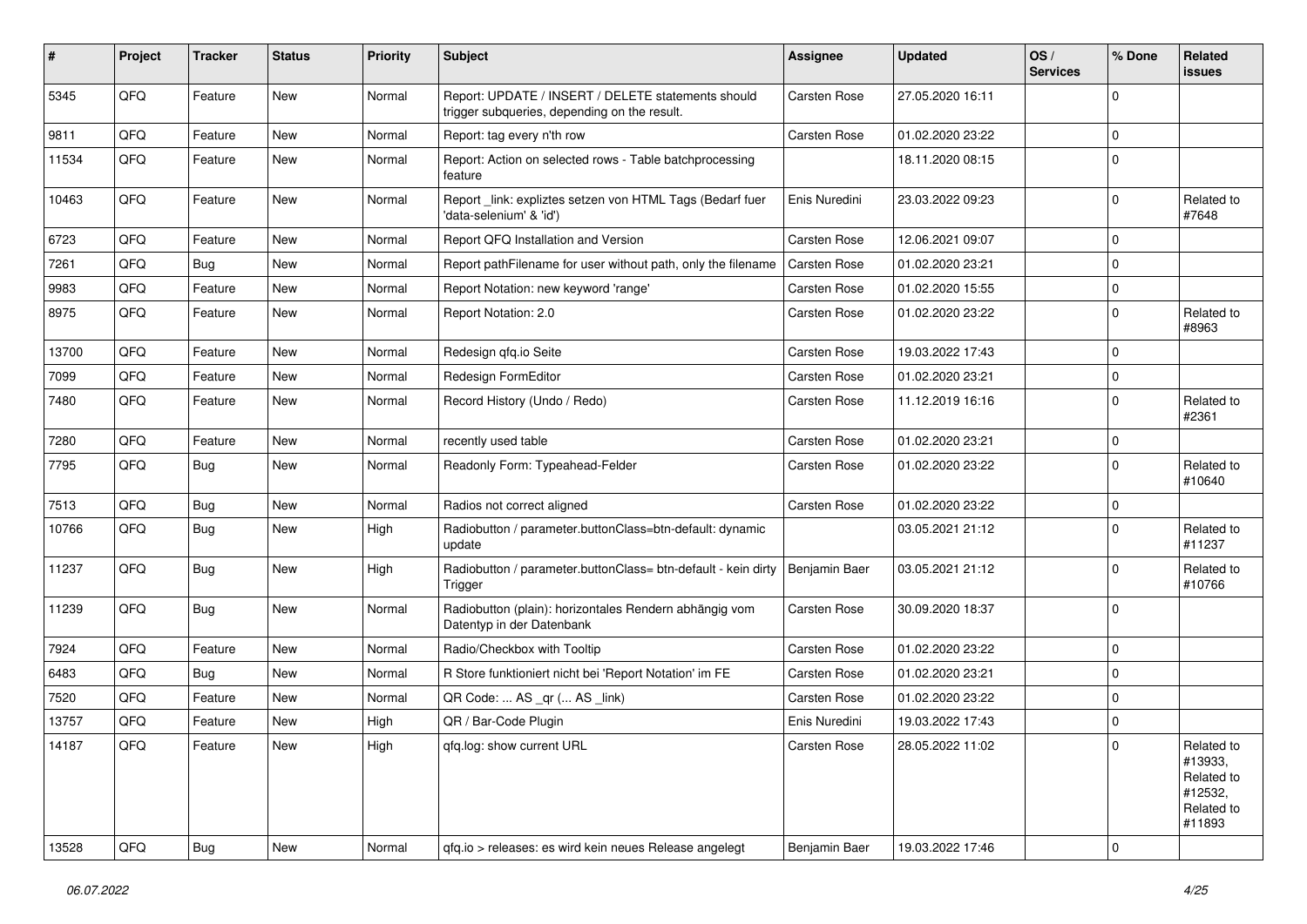| #     | Project | <b>Tracker</b> | <b>Status</b> | <b>Priority</b> | <b>Subject</b>                                                                                                                        | <b>Assignee</b>        | <b>Updated</b>   | OS/<br><b>Services</b> | % Done      | <b>Related</b><br><b>issues</b>             |
|-------|---------|----------------|---------------|-----------------|---------------------------------------------------------------------------------------------------------------------------------------|------------------------|------------------|------------------------|-------------|---------------------------------------------|
| 9927  | QFQ     | Feature        | <b>New</b>    | Normal          | QFQ Update: a) Update nur machen wenn BE User<br>eingeloggt ist., b) Bei Fehler genaue Meldung welcher<br>Updateschritt Probleme hat. | <b>Carsten Rose</b>    | 22.01.2020 12:59 |                        | $\Omega$    |                                             |
| 7524  | QFQ     | Bug            | <b>New</b>    | Normal          | QFQ throws a 'General Error' if 'fileadmin/protected/log/' is<br>not writeable                                                        | <b>Carsten Rose</b>    | 01.02.2020 23:22 |                        | $\mathbf 0$ |                                             |
| 13609 | QFQ     | Feature        | <b>New</b>    | Normal          | QFQ Introduction: Seite aufloesen                                                                                                     | Philipp<br>Gröbelbauer | 28.05.2022 11:02 |                        | $\mathbf 0$ |                                             |
| 12465 | QFQ     | Feature        | <b>New</b>    | Normal          | QFQ Function: use in FE to fill StoreRecord                                                                                           | <b>Carsten Rose</b>    | 05.05.2021 21:58 |                        | $\mathbf 0$ |                                             |
| 13592 | QFQ     | Bug            | <b>New</b>    | Normal          | QFQ Build Queue: das vergeben von Tags klappt nicht. Es<br>werden keine Releases gebaut.                                              | <b>Carsten Rose</b>    | 19.03.2022 17:45 |                        | $\mathbf 0$ |                                             |
| 14376 | QFQ     | Feature        | <b>New</b>    | Normal          | QFQ Bootstrap: if missing, create stored procedures                                                                                   | Enis Nuredini          | 19.06.2022 16:37 |                        | $\pmb{0}$   |                                             |
| 10658 | QFQ     | Bug            | <b>New</b>    | Normal          | processReadOnly broken                                                                                                                | <b>Carsten Rose</b>    | 27.05.2020 17:55 |                        | $\pmb{0}$   |                                             |
| 4023  | QFQ     | Feature        | <b>New</b>    | Normal          | prepared statements - FE action: salveld, sqllnsert,<br>sqlUpdate, sqlDelete, sqlBefore, sqlAfter                                     | <b>Carsten Rose</b>    | 11.12.2019 16:15 |                        | $\mathbf 0$ |                                             |
| 10080 | QFQ     | Feature        | <b>New</b>    | Normal          | Popup on 'save' / 'close': configure dialog (answer<br>yes/no/cancle/)                                                                | <b>Carsten Rose</b>    | 28.03.2021 20:52 |                        | $\Omega$    | Is duplicate<br>of #12262                   |
| 11668 | QFQ     | Bug            | <b>New</b>    | Normal          | Play function.sql - problem with mysql                                                                                                | <b>Carsten Rose</b>    | 03.05.2021 20:48 |                        | $\mathbf 0$ |                                             |
| 12556 | QFQ     | Feature        | <b>New</b>    | Normal          | Pills Title: colored = static or dynamic on allrequiredgiven                                                                          | Benjamin Baer          | 19.03.2022 17:49 |                        | $\mathbf 0$ |                                             |
| 8668  | QFQ     | <b>Bug</b>     | <b>New</b>    | High            | Pill disabled: dyamic mode 'hidden' not respected - FE is still<br>required                                                           | <b>Carsten Rose</b>    | 03.05.2021 21:14 |                        | $\Omega$    |                                             |
| 10819 | QFQ     | Feature        | <b>New</b>    | Normal          | Persistent SIP - second try                                                                                                           | <b>Carsten Rose</b>    | 29.06.2020 23:02 |                        | $\Omega$    | Related to<br>#6261                         |
| 6261  | QFQ     | Feature        | <b>New</b>    | Normal          | Persistent SIP                                                                                                                        | <b>Carsten Rose</b>    | 12.06.2021 09:07 |                        | $\mathbf 0$ | Related to<br>#10819                        |
| 5715  | QFQ     | Feature        | <b>New</b>    | High            | PDF Caching                                                                                                                           | <b>Carsten Rose</b>    | 03.05.2021 21:14 |                        | $\mathbf 0$ | Related to<br>#5851,<br>Related to<br>#6357 |
| 10384 | QFQ     | Feature        | <b>New</b>    | Normal          | Parameter Exchange QFQ Instances                                                                                                      |                        | 07.05.2020 09:38 |                        | $\mathbf 0$ |                                             |
| 7681  | QFQ     | Feature        | <b>New</b>    | Normal          | Optional switch off 'check for modified record'                                                                                       | <b>Carsten Rose</b>    | 01.02.2020 23:21 |                        | $\mathbf 0$ |                                             |
| 7650  | QFQ     | <b>Bug</b>     | <b>New</b>    | High            | Optional do not show 'required' sign on FormElement                                                                                   | <b>Carsten Rose</b>    | 03.05.2021 21:14 |                        | $\mathbf 0$ |                                             |
| 7685  | QFQ     | <b>Bug</b>     | <b>New</b>    | Normal          | Open FormElement from QFQ error message and save<br>modified record: error about missing {{formId:F}}                                 | Carsten Rose           | 01.02.2020 23:22 |                        | $\Omega$    |                                             |
| 14090 | QFQ     | Feature        | <b>New</b>    | Normal          | Nützliche script funktionen                                                                                                           | <b>Carsten Rose</b>    | 28.05.2022 11:03 |                        | $\mathbf 0$ |                                             |
| 12133 | QFQ     | Bug            | <b>New</b>    | Normal          | NPM, phpSpreadSheet aktualisieren                                                                                                     | <b>Carsten Rose</b>    | 15.03.2021 09:04 |                        | $\mathbf 0$ |                                             |
| 5782  | QFQ     | Feature        | <b>New</b>    | Normal          | NextCloud API                                                                                                                         | Carsten Rose           | 01.02.2020 10:02 |                        | $\mathbf 0$ |                                             |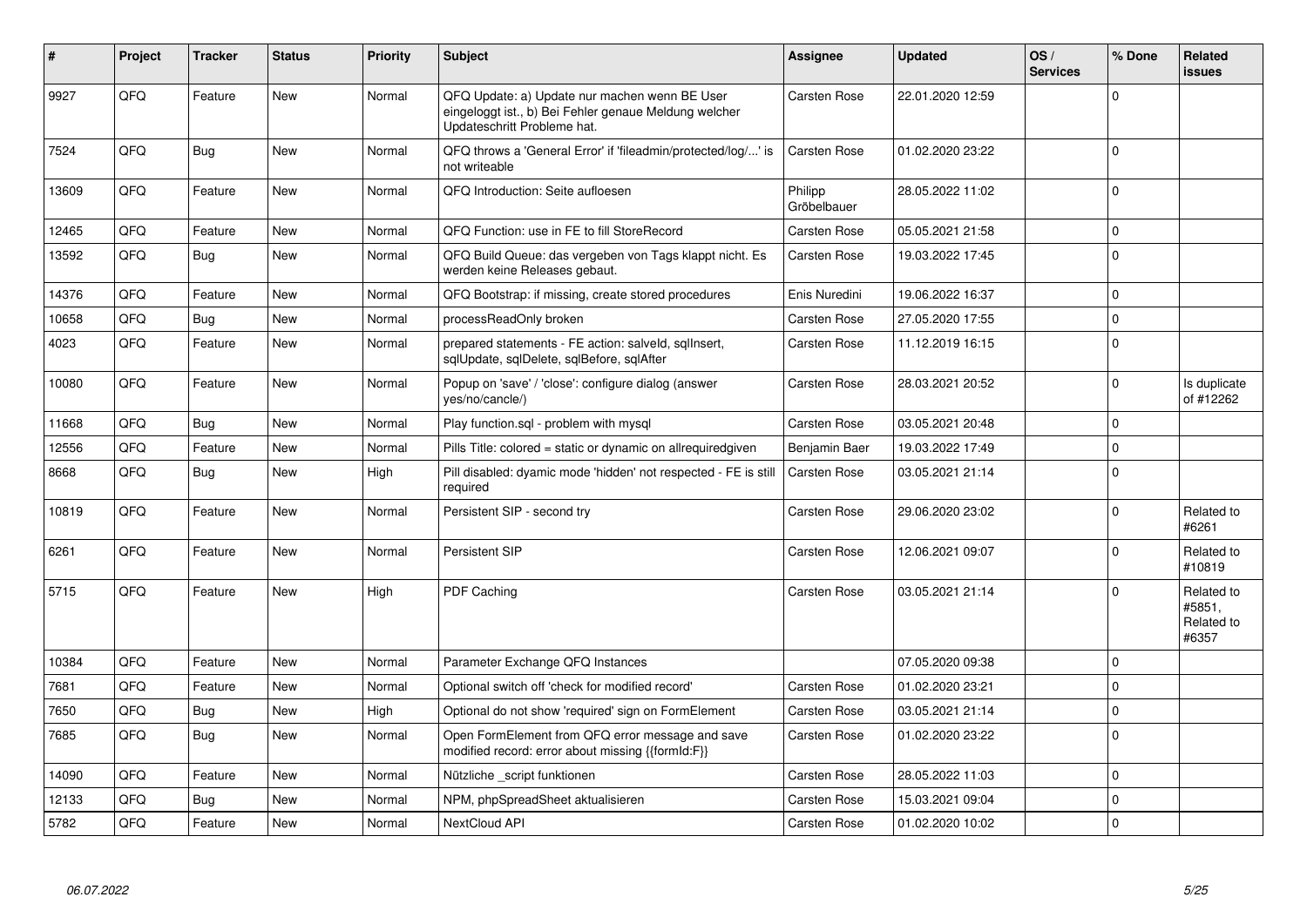| #     | Project | <b>Tracker</b> | <b>Status</b> | <b>Priority</b> | <b>Subject</b>                                                                           | <b>Assignee</b>     | <b>Updated</b>   | OS/<br><b>Services</b> | % Done   | Related<br><b>issues</b>                                             |
|-------|---------|----------------|---------------|-----------------|------------------------------------------------------------------------------------------|---------------------|------------------|------------------------|----------|----------------------------------------------------------------------|
| 6437  | QFQ     | Feature        | New           | Normal          | Neuer Mode Button bei FormElementen                                                      | Carsten Rose        | 01.02.2020 23:21 |                        | $\Omega$ | Related to<br>#9668.<br>Blocked by<br>#9678                          |
| 12023 | QFQ     | Feature        | <b>New</b>    | Normal          | MySQL Stored Precdure: QDECODESPECIALCHAR()                                              | <b>Carsten Rose</b> | 16.02.2021 11:16 |                        | 0        | Related to<br>#12022                                                 |
| 11667 | QFQ     | Bug            | <b>New</b>    | Normal          | MySQL mariadb-server-10.3: Incorrect datetime value                                      | Carsten Rose        | 03.05.2021 20:48 |                        | 0        |                                                                      |
| 11695 | QFQ     | Bug            | <b>New</b>    | Normal          | MultiForm required FE Error                                                              | Carsten Rose        | 04.12.2020 13:34 |                        | 0        |                                                                      |
| 10714 | QFQ     | Feature        | <b>New</b>    | Normal          | multi Table Form                                                                         | Carsten Rose        | 16.03.2021 18:44 |                        | 0        |                                                                      |
| 11516 | QFQ     | Feature        | <b>New</b>    | Normal          | Multi Page Form (Previous/Next Buttons)                                                  | Carsten Rose        | 16.03.2021 17:52 |                        | $\Omega$ |                                                                      |
| 13332 | QFQ     | <b>Bug</b>     | <b>New</b>    | Normal          | Multi Form: Required Felder werden visuell nicht markiert.                               | Carsten Rose        | 19.03.2022 17:47 |                        | 0        |                                                                      |
| 13331 | QFQ     | <b>Bug</b>     | <b>New</b>    | Normal          | Multi Form: Clear Icon misplaced                                                         | Carsten Rose        | 19.03.2022 17:47 |                        | 0        |                                                                      |
| 10508 | QFQ     | Bug            | <b>New</b>    | High            | Multi Form broken on Multi DB Instance                                                   | <b>Carsten Rose</b> | 03.05.2021 21:12 |                        | 0        |                                                                      |
| 9706  | QFQ     | Feature        | New           | Normal          | Multi File Upload (hidden template group)                                                | <b>Carsten Rose</b> | 01.02.2020 23:22 |                        | $\Omega$ | Related to<br>#7521,<br>Related to<br>#5562,<br>Related to<br>#13330 |
| 5459  | QFQ     | Bug            | New           | High            | Multi DB: spread system tables between 'QFQ' and<br>'Data'-DB                            | <b>Carsten Rose</b> | 03.05.2021 21:14 |                        | $\Omega$ | Related to<br>#4720                                                  |
| 6765  | QFQ     | Feature        | <b>New</b>    | Normal          | Moeglichkeit via QFQ eigene Logs zu schreiben                                            | Carsten Rose        | 01.02.2020 23:21 |                        | $\Omega$ |                                                                      |
| 11523 | QFQ     | Feature        | <b>New</b>    | Normal          | Mit dynamic Update erkennen, ob Upload gemacht wurde                                     | Carsten Rose        | 13.11.2020 15:07 |                        | 0        | Related to<br>#9533                                                  |
| 12039 | QFQ     | Feature        | New           | Normal          | Missing htmlSpecialChar() in pre processing on form submit                               |                     | 18.02.2021 00:09 |                        | 0        | Related to<br>#14320                                                 |
| 10014 | QFQ     | Feature        | New           | Normal          | Manual.rst: describe behaviour and process order of<br>fillStoreVar, slaveId, sqlBefore, | <b>Carsten Rose</b> | 01.02.2020 22:31 |                        | 0        |                                                                      |
| 9208  | QFQ     | Feature        | <b>New</b>    | Normal          | Manage 'recent' records                                                                  | Carsten Rose        | 01.02.2020 23:22 |                        | 0        |                                                                      |
| 11747 | QFQ     | Feature        | New           | Normal          | Maintenance Page with Redirect                                                           | Carsten Rose        | 03.05.2021 20:47 |                        | 0        | Related to<br>#11741                                                 |
| 3504  | QFQ     | Feature        | <b>New</b>    | Normal          | Logging: welche Action FEs werden wann wie ausgefuehrt                                   | <b>Carsten Rose</b> | 01.02.2020 23:21 |                        | $\Omega$ | Related to<br>#5458,<br>Related to<br>#4092                          |
| 2361  | QFQ     | Feature        | <b>New</b>    | Normal          | Logging wer/wann/wo welches Formular aufgerufen hat                                      | <b>Carsten Rose</b> | 11.12.2019 16:15 |                        | $\Omega$ | Related to<br>#4432,<br>Related to<br>#7480                          |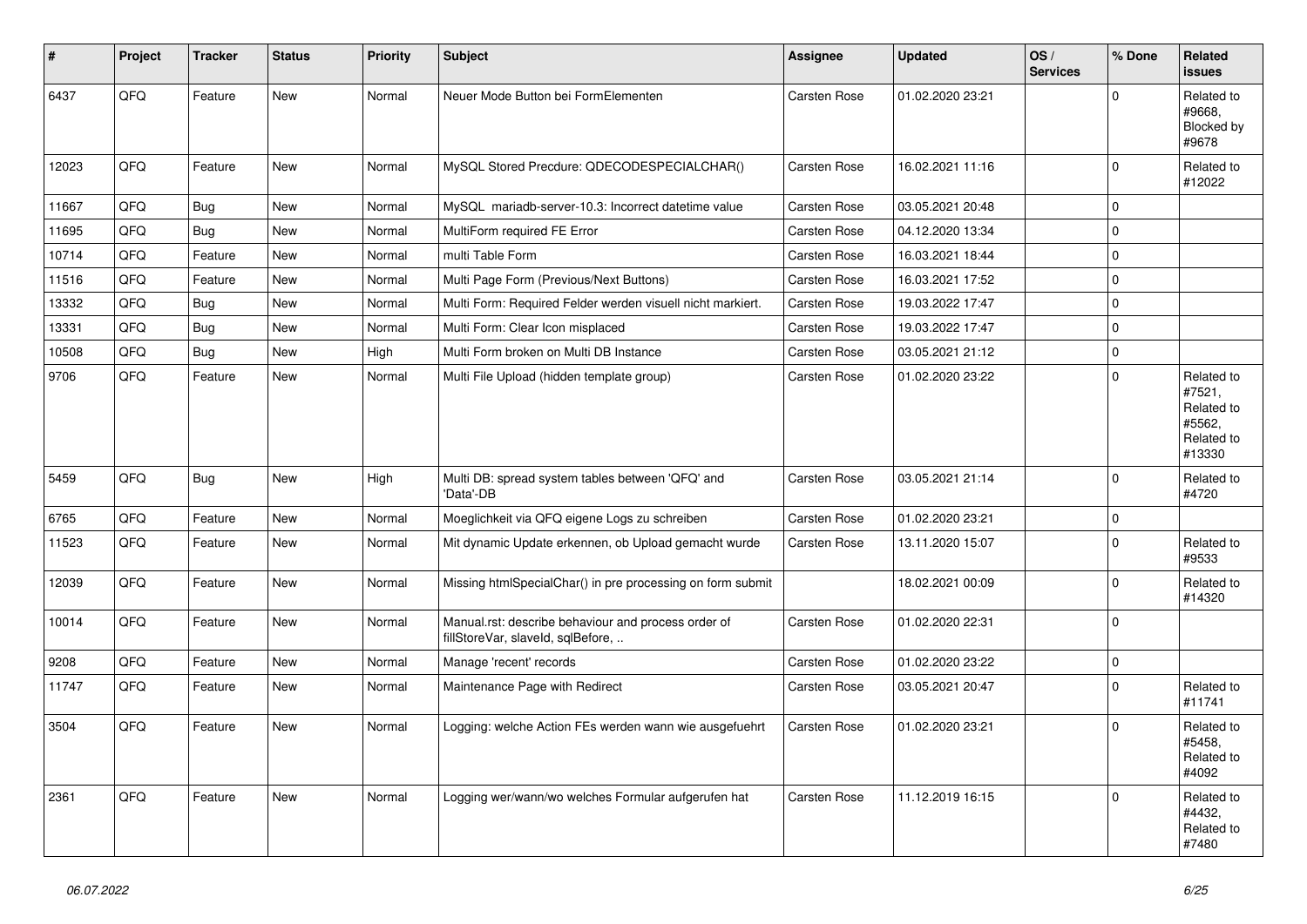| #     | Project | <b>Tracker</b> | <b>Status</b> | <b>Priority</b> | <b>Subject</b>                                                               | Assignee            | <b>Updated</b>   | OS/<br><b>Services</b> | % Done      | Related<br>issues                                                     |
|-------|---------|----------------|---------------|-----------------|------------------------------------------------------------------------------|---------------------|------------------|------------------------|-------------|-----------------------------------------------------------------------|
| 9777  | QFQ     | Feature        | <b>New</b>    | Normal          | Logging QFQ Variables                                                        | <b>Carsten Rose</b> | 16.12.2019 17:17 |                        | $\mathbf 0$ |                                                                       |
| 12490 | QFQ     | Feature        | <b>New</b>    | Normal          | Loading Plugins in QFQ - see what tinymce does. (lazy<br>loading)            | Benjamin Baer       | 08.06.2022 10:37 |                        | $\Omega$    | Related to<br>#12611,<br>Related to<br>#10013,<br>Related to<br>#7732 |
| 8702  | QFQ     | Feature        | <b>New</b>    | Normal          | Load Record which is locked: missing user info                               | Carsten Rose        | 11.12.2019 16:16 |                        | $\Omega$    | Related to<br>#9789                                                   |
| 10593 | QFQ     | Feature        | <b>New</b>    | Normal          | label2: text behind input element                                            | <b>Carsten Rose</b> | 16.05.2020 10:57 |                        | $\mathbf 0$ |                                                                       |
| 14305 | QFQ     | <b>Bug</b>     | <b>New</b>    | Normal          | Inline Report editing does not create history entries                        | <b>Carsten Rose</b> | 10.06.2022 11:55 |                        | $\mathbf 0$ |                                                                       |
| 14091 | QFQ     | Bug            | New           | Normal          | inconsistent template path for twig                                          | <b>Carsten Rose</b> | 19.04.2022 18:36 |                        | $\mathbf 0$ |                                                                       |
| 12513 | QFQ     | Bug            | <b>New</b>    | High            | Implement server side check of maxlength                                     | <b>Carsten Rose</b> | 07.12.2021 17:19 |                        | $\mathbf 0$ |                                                                       |
| 7660  | QFQ     | Feature        | New           | Normal          | IMAP: import mails to DB, move / delete mails                                | <b>Carsten Rose</b> | 01.02.2020 09:52 |                        | $\mathbf 0$ |                                                                       |
| 8217  | QFQ     | Feature        | New           | Normal          | if-elseif-else construct                                                     | <b>Carsten Rose</b> | 16.03.2021 18:41 |                        | $\mathbf 0$ | Related to<br>#10716                                                  |
| 12480 | QFQ     | Feature        | New           | Normal          | If QFQ upgrade is running, block further request                             | <b>Carsten Rose</b> | 03.05.2021 20:45 |                        | $\mathbf 0$ |                                                                       |
| 11702 | QFQ     | Feature        | <b>New</b>    | Normal          | HTML Special Char makes no sense for 'allbut' if '&' is<br>forbidden         | <b>Carsten Rose</b> | 07.12.2021 16:35 |                        | $\Omega$    | Related to<br>#5112,<br>Related to<br>#14320                          |
| 8891  | QFQ     | Bug            | <b>New</b>    | High            | formSubmitLog: do not log passwords                                          | Enis Nuredini       | 25.03.2022 09:06 |                        | $\mathbf 0$ |                                                                       |
| 6609  | QFQ     | Feature        | <b>New</b>    | Normal          | Formlet: JSON API erweitern                                                  | <b>Carsten Rose</b> | 01.02.2020 23:21 |                        | 50          |                                                                       |
| 6602  | QFQ     | Feature        | <b>New</b>    | Normal          | Formlet: in Report auf Mausklick ein mini-form oeffnen                       | <b>Carsten Rose</b> | 11.12.2019 16:16 |                        | 0           |                                                                       |
| 10322 | QFQ     | <b>Bug</b>     | <b>New</b>    | Normal          | FormElement / Radio: missing column 'enum' >> FE not<br>reported             | <b>Carsten Rose</b> | 07.05.2020 09:37 |                        | $\mathbf 0$ |                                                                       |
| 7890  | QFQ     | <b>Bug</b>     | <b>New</b>    | Normal          | FormElement 'required': extraButtonInfo not aligned                          | Carsten Rose        | 11.06.2021 21:17 |                        | $\Omega$    | Related to<br>#11517                                                  |
| 14395 | QFQ     | Support        | <b>New</b>    | Normal          | FormEditor: Virtual table columns                                            | Enis Nuredini       | 21.06.2022 16:09 |                        | $\mathbf 0$ |                                                                       |
| 8083  | QFQ     | <b>Bug</b>     | <b>New</b>    | High            | FormEditor: primary table list does not respect<br>'indexDb={{indexData:Y}}' | <b>Carsten Rose</b> | 03.05.2021 21:14 |                        | $\mathbf 0$ | Has<br>duplicate<br>#6678                                             |
| 9537  | QFQ     | Feature        | New           | Normal          | FormEditor: Edit fieldset in FrontEnd                                        | Carsten Rose        | 01.02.2020 23:22 |                        | 0           |                                                                       |
| 12468 | QFQ     | <b>Bug</b>     | New           | Urgent          | Form: update Form.title after save                                           | Carsten Rose        | 03.05.2021 21:12 |                        | $\pmb{0}$   |                                                                       |
| 12156 | QFQ     | Feature        | New           | Normal          | Form: Optional disable 'leave page'                                          |                     | 03.05.2021 20:45 |                        | 0           |                                                                       |
| 6289  | QFQ     | Feature        | New           | Normal          | Form: Log                                                                    | Carsten Rose        | 01.02.2020 23:21 |                        | $\mathbf 0$ |                                                                       |
| 9773  | QFQ     | <b>Bug</b>     | New           | Normal          | form.parameter.formModeGlobal=requiredOff                                    | Carsten Rose        | 01.02.2020 15:56 |                        | $\mathbf 0$ |                                                                       |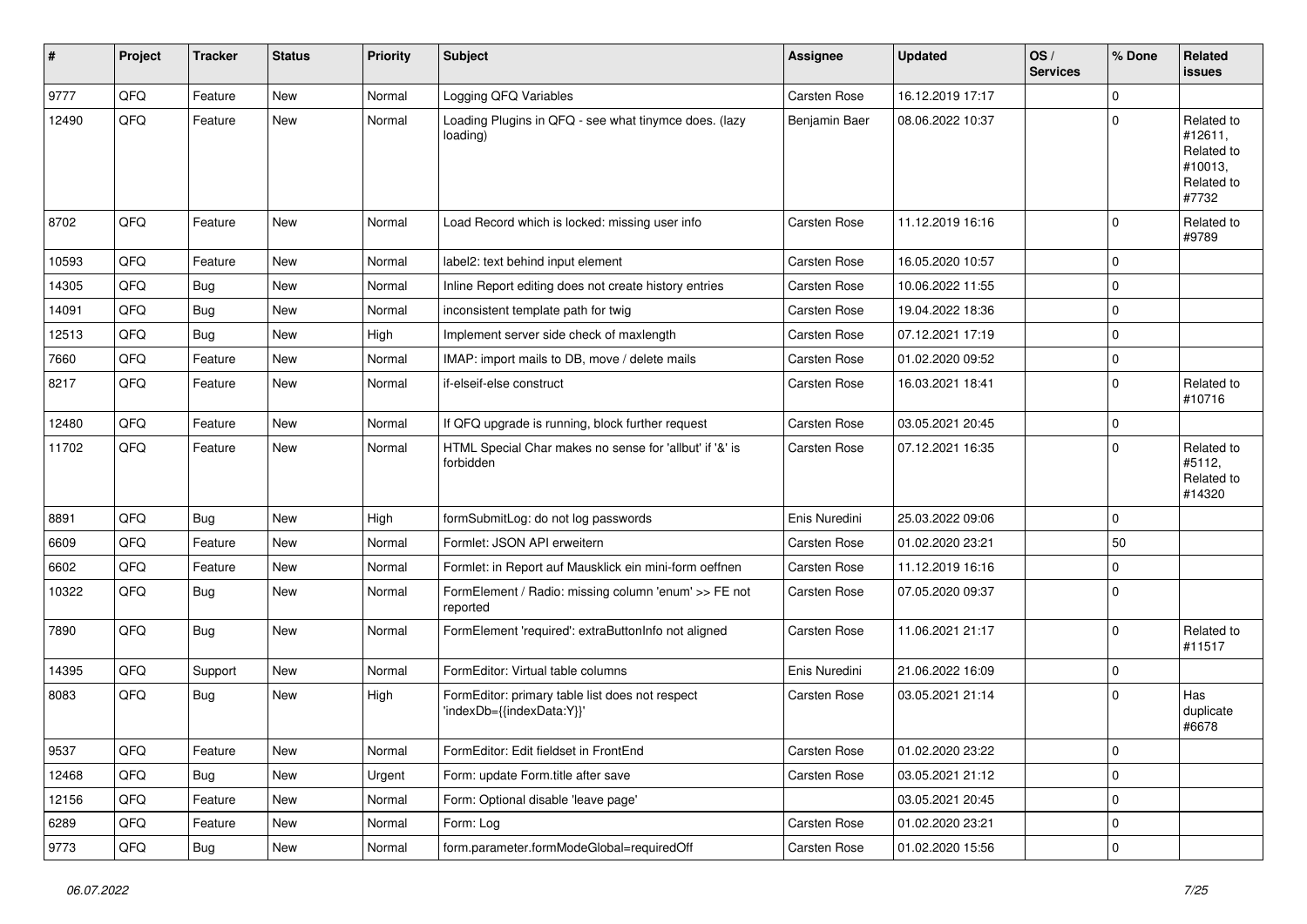| #     | Project | <b>Tracker</b> | <b>Status</b> | <b>Priority</b> | Subject                                                                                                                                             | <b>Assignee</b>     | <b>Updated</b>   | OS/<br><b>Services</b> | % Done      | Related<br><b>issues</b>                     |
|-------|---------|----------------|---------------|-----------------|-----------------------------------------------------------------------------------------------------------------------------------------------------|---------------------|------------------|------------------------|-------------|----------------------------------------------|
| 12581 | QFQ     | <b>Bug</b>     | New           | Normal          | Form.forward=close: Record 'new' in new browser tab ><br>save (& close) >> Form is not reloaded with new created<br>record id and stays in mode=new | Carsten Rose        | 19.03.2022 17:48 |                        | $\Omega$    |                                              |
| 14322 | QFQ     | <b>Bug</b>     | New           | Normal          | Form Load: by default no scroll (save & close should be<br>visible)                                                                                 | Enis Nuredini       | 15.06.2022 14:12 |                        | $\Omega$    | Related to<br>#14321,<br>Related to<br>#6232 |
| 4756  | QFQ     | <b>Bug</b>     | <b>New</b>    | Normal          | Form dirty even nothing changes                                                                                                                     | Carsten Rose        | 11.12.2019 16:16 |                        | $\Omega$    |                                              |
| 9602  | QFQ     | Feature        | <b>New</b>    | Normal          | Form definition as JSON                                                                                                                             | <b>Carsten Rose</b> | 01.02.2020 23:21 |                        | $\mathbf 0$ | Related to<br>#9600                          |
| 11716 | QFQ     | Feature        | <b>New</b>    | Normal          | Form an beliebiger Stelle im Report anzeigen                                                                                                        |                     | 09.12.2020 09:47 |                        | $\Omega$    |                                              |
| 10763 | QFQ     | Feature        | <b>New</b>    | Normal          | form accessed and submitted despite logout?                                                                                                         |                     | 16.06.2020 11:43 |                        | $\mathbf 0$ |                                              |
| 8336  | QFQ     | Feature        | New           | Normal          | Form > modified > Close New: a) Optional disable popup, b)<br>custom text, c) mode on save: close stay                                              | Carsten Rose        | 01.02.2020 23:22 |                        | $\mathbf 0$ | Related to<br>#8335                          |
| 13716 | QFQ     | <b>Bug</b>     | New           | High            | Firefox ask to store username/password                                                                                                              | Enis Nuredini       | 30.05.2022 09:31 |                        | $\Omega$    | Related to<br>#13827                         |
| 6462  | QFQ     | <b>Bug</b>     | <b>New</b>    | Normal          | File Upload: Nutzlose Fehlermeldung wenn Datei zu gross                                                                                             | <b>Carsten Rose</b> | 01.02.2020 23:21 |                        | $\mathbf 0$ | Related to<br>#6139                          |
| 4413  | QFQ     | Feature        | <b>New</b>    | Normal          | fieldset: show/hidden, modeSql, dynamicUpdate                                                                                                       | Carsten Rose        | 09.02.2022 15:19 |                        | $\Omega$    |                                              |
| 10937 | QFQ     | Bug            | <b>New</b>    | Normal          | Fehler mit abhängigen Select- Feldern beim Positionieren                                                                                            | <b>Carsten Rose</b> | 12.11.2020 23:45 |                        | $\mathbf 0$ |                                              |
| 7920  | QFQ     | Feature        | <b>New</b>    | Normal          | FE: Syntax Highlight, Zeinlenumbruch                                                                                                                | Carsten Rose        | 01.02.2020 10:03 |                        | $\mathbf 0$ |                                              |
| 7512  | QFQ     | <b>Bug</b>     | <b>New</b>    | Normal          | FE: inputType=number >> 'pattern' is not respected                                                                                                  | <b>Carsten Rose</b> | 01.02.2020 23:22 |                        | $\mathbf 0$ |                                              |
| 9533  | QFQ     | Bug            | <b>New</b>    | Normal          | FE.type=upload: Check in 'beforeSave' if upload is given                                                                                            | Carsten Rose        | 01.02.2020 23:22 |                        | $\Omega$    | Related to<br>#11523                         |
| 9347  | QFQ     | Bug            | <b>New</b>    | High            | FE.type=upload with dynamic show/hidden: required not<br>detected                                                                                   | Carsten Rose        | 12.06.2021 10:40 |                        | $\Omega$    | Related to<br>#5305,<br>Related to<br>#12398 |
| 12162 | QFQ     | Feature        | New           | Normal          | FE.type=sendmail: personalized mailing (several mails) via<br>template                                                                              | Carsten Rose        | 03.05.2021 20:45 |                        | $\mathbf 0$ |                                              |
| 10082 | QFQ     | Bug            | New           | Normal          | FE.type=SELECT - 'sanatize' Class                                                                                                                   | <b>Carsten Rose</b> | 07.05.2020 09:36 |                        | $\mathbf 0$ | Related to<br>#10081                         |
| 7899  | QFQ     | <b>Bug</b>     | New           | High            | Fe.type=password / retype / required: always complain about   Carsten Rose<br>missing value                                                         |                     | 03.05.2021 21:14 |                        | 0           |                                              |
| 9317  | QFQ     | <b>Bug</b>     | New           | Normal          | FE.type=note: with dynamic show/hidden an empty label<br>causes trouble                                                                             | Carsten Rose        | 01.02.2020 23:22 |                        | $\mathbf 0$ |                                              |
| 8049  | QFQ     | <b>Bug</b>     | New           | Normal          | FE.type=note, column 'value': text moves some pixel to top<br>after save                                                                            | Carsten Rose        | 01.02.2020 23:22 |                        | $\mathbf 0$ |                                              |
| 5559  | QFQ     | Bug            | New           | Normal          | FE.type = Upload: 'accept' might contain variables                                                                                                  | Carsten Rose        | 11.05.2020 21:23 |                        | $\pmb{0}$   |                                              |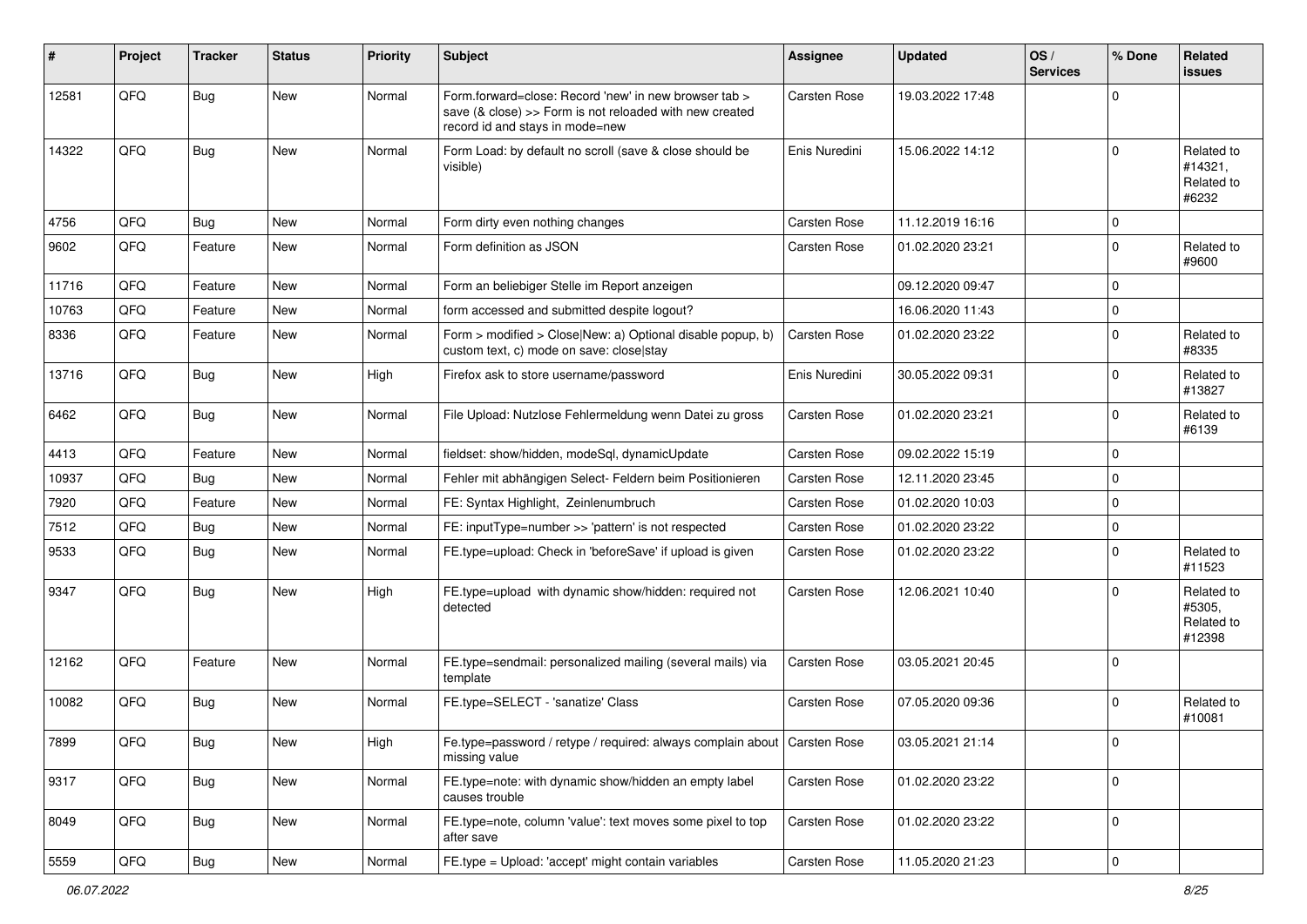| $\vert$ # | Project | <b>Tracker</b> | <b>Status</b> | <b>Priority</b> | <b>Subject</b>                                                                                                   | Assignee            | <b>Updated</b>   | OS/<br><b>Services</b> | % Done      | Related<br><b>issues</b> |
|-----------|---------|----------------|---------------|-----------------|------------------------------------------------------------------------------------------------------------------|---------------------|------------------|------------------------|-------------|--------------------------|
| 3547      | QFQ     | <b>Bug</b>     | <b>New</b>    | Normal          | FE of type 'note' causes writing of empty fields.                                                                | <b>Carsten Rose</b> | 01.02.2020 23:21 |                        | $\mathbf 0$ |                          |
| 12040     | QFQ     | Bug            | <b>New</b>    | Normal          | FE Mode 'hidden' für zwei FEs auf einer Zeile                                                                    | Carsten Rose        | 18.02.2021 10:13 |                        | $\mathbf 0$ |                          |
| 9531      | QFQ     | <b>Bug</b>     | <b>New</b>    | High            | FE File: Dynamic Update / modeSgl / required detected even<br>it not set                                         | <b>Carsten Rose</b> | 11.06.2021 20:32 |                        | $\mathbf 0$ | Related to<br>#12398     |
| 7812      | QFQ     | Feature        | New           | Normal          | FE 'Subrecord' - new option 'subrecordShowFilter',<br>'subrecordPaging'                                          | Carsten Rose        | 01.02.2020 23:22 |                        | $\Omega$    |                          |
| 9352      | QFQ     | Feature        | <b>New</b>    | Normal          | FE 'Native' fire slaveld, sqlAfter, sqlIns                                                                       | <b>Carsten Rose</b> | 01.02.2020 23:22 |                        | $\mathbf 0$ |                          |
| 8719      | QFQ     | Feature        | New           | Normal          | extraButtonLock: add support for 0/1                                                                             | <b>Carsten Rose</b> | 01.02.2020 23:22 |                        | $\mathbf 0$ |                          |
| 14185     | QFQ     | Feature        | <b>New</b>    | Normal          | External/Autocron.php - better suitable directory                                                                | Support: System     | 28.05.2022 11:03 |                        | $\pmb{0}$   |                          |
| 14464     | QFQ     | Support        | New           | Normal          | Exception: Missing button to edit FormElement with broken<br>sqlValidate / beforeLoad                            | <b>Carsten Rose</b> | 04.07.2022 00:13 |                        | $\mathbf 0$ |                          |
| 6594      | QFQ     | Feature        | <b>New</b>    | Normal          | Excel: on download, check if there is a valid sip                                                                | <b>Carsten Rose</b> | 01.02.2020 23:21 |                        | $\mathbf 0$ |                          |
| 12024     | QFQ     | Feature        | New           | Normal          | Excel Export: text columns by default decode<br>htmlspeciachar()                                                 | <b>Carsten Rose</b> | 17.02.2021 23:55 |                        | $\mathbf 0$ | Related to<br>#12022     |
| 10976     | QFQ     | Feature        | <b>New</b>    | Normal          | Excel Export Verbesserungen                                                                                      | Carsten Rose        | 06.08.2020 10:56 |                        | $\mathbf 0$ |                          |
| 10324     | QFQ     | <b>Bug</b>     | <b>New</b>    | Normal          | Excel Export mit Template funktioniert nur, wenn Template<br>vor uid kommt                                       |                     | 30.03.2020 11:20 |                        | $\Omega$    | Related to<br>#10257     |
| 10874     | QFQ     | Feature        | <b>New</b>    | Normal          | Erstellen eines Foreign Keys in der Tabelle "FormElement"                                                        |                     | 13.07.2020 10:11 |                        | $\mathbf 0$ |                          |
| 9128      | QFQ     | Feature        | <b>New</b>    | Normal          | Error Message: not replaced variables- a) replace back to<br>'{{', b) underline                                  | <b>Carsten Rose</b> | 01.02.2020 23:22 |                        | $\mathbf 0$ | Related to<br>#9129      |
| 9127      | QFQ     | <b>Bug</b>     | <b>New</b>    | Normal          | Error Message: change 'roll over' color - text not readable                                                      | <b>Carsten Rose</b> | 01.02.2020 23:22 |                        | $\mathbf 0$ |                          |
| 6912      | QFQ     | Bug            | <b>New</b>    | Normal          | error Message Var 'deadline' already set in SIP - in Form<br>with FE.value={{deadline:R:::{{deadlinePeriod:Y}}}} | <b>Carsten Rose</b> | 01.02.2020 23:21 |                        | $\mathbf 0$ |                          |
| 7547      | QFQ     | Bug            | <b>New</b>    | Normal          | Error Message in afterSave: wrong parameter column<br>reported                                                   | Carsten Rose        | 01.02.2020 23:22 |                        | $\mathbf 0$ |                          |
| 6677      | QFQ     | Bug            | <b>New</b>    | Normal          | Error message FE Action Element: no/wrong FE reference<br>who cause the problem.                                 | <b>Carsten Rose</b> | 01.02.2020 23:21 |                        | $\mathbf 0$ |                          |
| 9013      | QFQ     | Bug            | <b>New</b>    | Normal          | Error in Twig template not handled                                                                               | <b>Carsten Rose</b> | 20.10.2021 13:43 |                        | $\mathbf 0$ |                          |
| 12066     | QFQ     | Bug            | <b>New</b>    | High            | enterAsSubmit: Forward wird nicht ausgeführt                                                                     | Enis Nuredini       | 29.05.2022 09:23 |                        | $\mathbf 0$ |                          |
| 3864      | QFQ     | Feature        | <b>New</b>    | Normal          | Encrypt / decrypt field                                                                                          | Enis Nuredini       | 30.06.2022 16:29 |                        | $\mathbf 0$ |                          |
| 10759     | QFQ     | Bug            | <b>New</b>    | Normal          | emptyMeansNull - Feld falsch aktualisiert                                                                        |                     | 12.11.2020 23:45 |                        | $\mathbf 0$ |                          |
| 12989     | QFQ     | <b>Bug</b>     | <b>New</b>    | Normal          | empty string does not trigger dynamic update                                                                     | Enis Nuredini       | 28.05.2022 11:09 |                        | $\mathbf 0$ |                          |
| 9783      | QFQ     | Bug            | <b>New</b>    | Normal          | Email with special characters                                                                                    | Carsten Rose        | 01.02.2020 23:22 |                        | $\mathbf 0$ |                          |
| 11460     | QFQ     | Feature        | <b>New</b>    | Normal          | Easier creation of changelog: gitchangelog                                                                       | <b>Carsten Rose</b> | 12.06.2021 10:20 |                        | $\Omega$    | Related to<br>#13467     |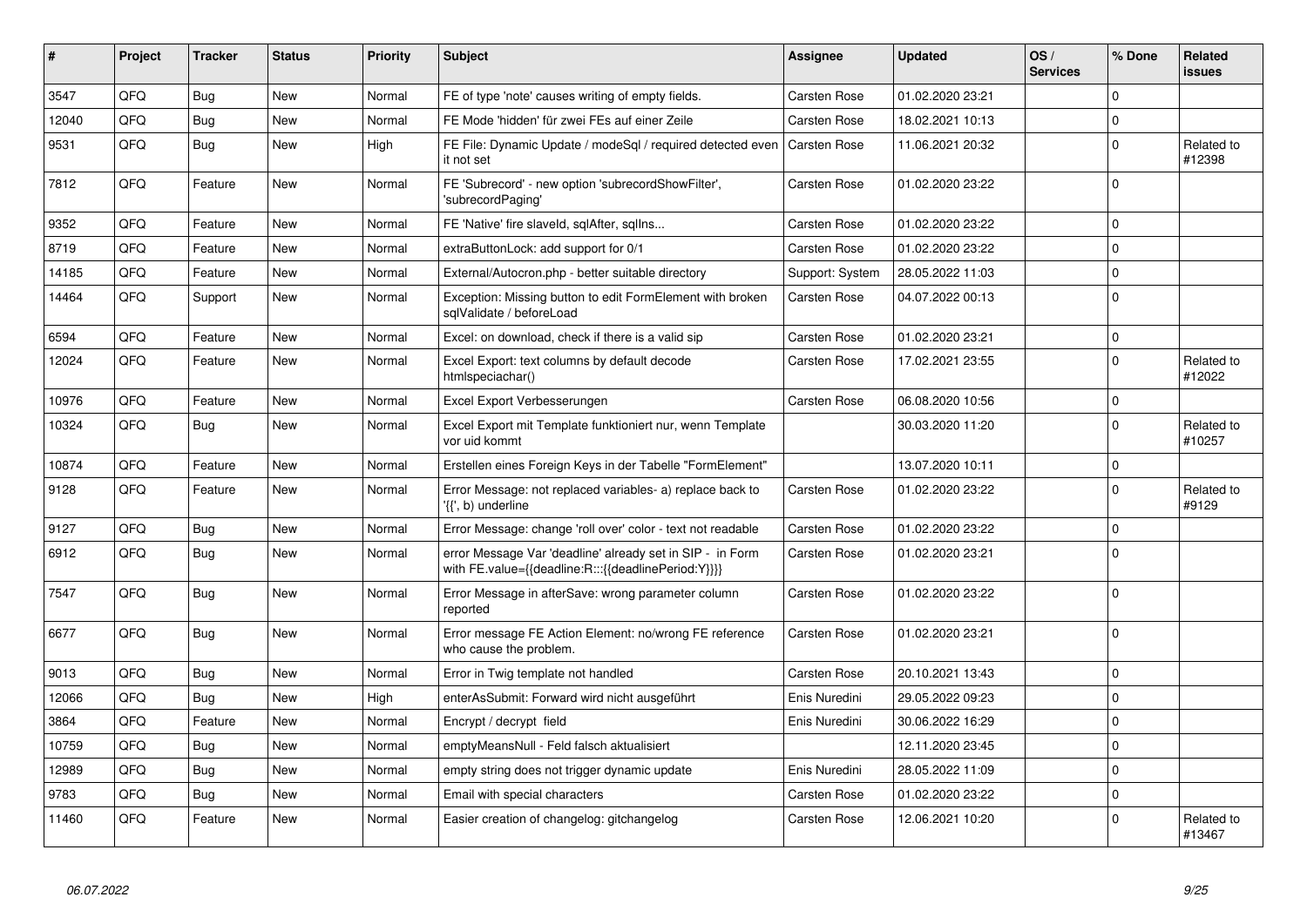| #     | Project | <b>Tracker</b> | <b>Status</b> | <b>Priority</b> | <b>Subject</b>                                                                                        | Assignee            | <b>Updated</b>   | OS/<br><b>Services</b> | % Done      | <b>Related</b><br><b>issues</b> |
|-------|---------|----------------|---------------|-----------------|-------------------------------------------------------------------------------------------------------|---------------------|------------------|------------------------|-------------|---------------------------------|
| 7109  | QFQ     | Feature        | <b>New</b>    | Normal          | Dynamic Updates: row/element hide                                                                     | <b>Carsten Rose</b> | 01.02.2020 23:22 |                        | $\Omega$    | Has<br>duplicate<br>#4081       |
| 7002  | QFQ     | Bug            | <b>New</b>    | Normal          | Dynamic Update: row does not disappear / appear                                                       | <b>Carsten Rose</b> | 01.02.2020 23:22 |                        | $\mathbf 0$ |                                 |
| 11195 | QFQ     | <b>Bug</b>     | <b>New</b>    | Low             | Dynamic Update: Note not updated if new text is empty<br>(v20.4)                                      |                     | 25.09.2020 11:14 |                        | $\mathbf 0$ |                                 |
| 4082  | QFQ     | Feature        | <b>New</b>    | Normal          | Dynamic Update: modeSql - useful default                                                              | <b>Carsten Rose</b> | 01.02.2020 23:22 |                        | $\mathbf 0$ |                                 |
| 11504 | QFQ     | Feature        | New           | Normal          | Dynamic Update: Button text update for 'Save',' Close' &<br>'Delete'                                  | Carsten Rose        | 12.11.2020 23:44 |                        | $\mathbf 0$ |                                 |
| 12670 | QFQ     | Bug            | <b>New</b>    | High            | Dropdown-Menu classes können nicht mehr angegeben<br>werden                                           | Carsten Rose        | 07.12.2021 17:19 |                        | $\mathbf 0$ |                                 |
| 10119 | QFQ     | Feature        | <b>New</b>    | Normal          | Dropdown (selectlist) & TypeAhead: format and catagorize<br>list                                      | <b>Carsten Rose</b> | 07.05.2020 09:36 |                        | $\mathbf 0$ |                                 |
| 12603 | QFQ     | Feature        | New           | Normal          | Dropdown (Select), Radio, checkbox:<br>itemListAlways={{!SELECT key, value}}                          | <b>Carsten Rose</b> | 19.03.2022 17:47 |                        | $\mathbf 0$ |                                 |
| 6292  | QFQ     | Feature        | <b>New</b>    | Normal          | Download: File speichern mit Hash aber original Filename in<br>der Datenbank vermerken fuer Downloads | <b>Carsten Rose</b> | 01.02.2020 23:21 |                        | $\mathbf 0$ |                                 |
| 10996 | QFQ     | Feature        | <b>New</b>    | Normal          | Download video via sip: no seek                                                                       | <b>Carsten Rose</b> | 12.08.2020 14:18 |                        | $\mathbf 0$ |                                 |
| 5221  | QFQ     | Bug            | <b>New</b>    | High            | Download Dialog: Bleibt stehen in FF wenn Datei<br>automatisch gespeichert wird.                      | Carsten Rose        | 03.05.2021 21:14 |                        | $\mathbf 0$ |                                 |
| 12109 | QFQ     | Feature        | <b>New</b>    | Normal          | Donwload Link: Plain, SIP, Persistent Link, Peristent SIP -<br>new notation                           | Carsten Rose        | 03.05.2021 20:45 |                        | $\mathbf 0$ | Related to<br>#12085            |
| 14377 | QFQ     | Bug            | <b>New</b>    | Normal          | Documentation > General Tips: white page after migration                                              | Enis Nuredini       | 19.06.2022 16:37 |                        | $\mathbf 0$ |                                 |
| 13460 | QFQ     | Bug            | New           | Normal          | Doc: Password set/reset  password should not processed<br>with 'html encode'                          | Carsten Rose        | 19.03.2022 17:46 |                        | $\mathbf 0$ |                                 |
| 7481  | QFQ     | Feature        | <b>New</b>    | Normal          | Detect 'BaseUrl' automatically                                                                        | <b>Carsten Rose</b> | 01.02.2020 23:21 |                        | $\mathbf 0$ |                                 |
| 9348  | QFQ     | Feature        | <b>New</b>    | Normal          | defaultThumbnailSize: pre render thumbnails                                                           | <b>Carsten Rose</b> | 12.06.2021 09:05 |                        | $\mathbf 0$ |                                 |
| 9136  | QFQ     | Feature        | New           | Normal          | Create ZIP files with dynamic PDFs                                                                    | <b>Carsten Rose</b> | 06.07.2022 13:21 |                        | $\mathbf 0$ |                                 |
| 13841 | QFQ     | Feature        | New           | Normal          | Create PDF via iText - evaluate                                                                       | <b>Carsten Rose</b> | 19.03.2022 17:42 |                        | $\mathbf 0$ |                                 |
| 13843 | QFQ     | Feature        | New           | Normal          | Create JWT via QFQ                                                                                    | <b>Carsten Rose</b> | 19.03.2022 17:42 |                        | $\mathbf 0$ |                                 |
| 8089  | QFQ     | Feature        | New           | Normal          | Copy/Paste for FormElements                                                                           | Carsten Rose        | 01.02.2020 23:22 |                        | $\mathbf 0$ |                                 |
| 12330 | QFQ     | Feature        | New           | Normal          | Copy to input field / text area / TinyMCE                                                             | Carsten Rose        | 07.04.2021 09:01 |                        | $\mathbf 0$ |                                 |
| 12327 | QFQ     | <b>Bug</b>     | New           | Normal          | Copy to clipboard: Glyphicon can not be changed                                                       | Carsten Rose        | 27.12.2021 17:59 |                        | $\mathbf 0$ |                                 |
| 12714 | QFQ     | <b>Bug</b>     | <b>New</b>    | Normal          | Conversion of GIF to PDF broken when GIF contains Alpha.                                              | Carsten Rose        | 19.03.2022 17:49 |                        | $\mathbf 0$ |                                 |
| 7102  | QFQ     | Feature        | New           | Normal          | Comment sign in report: '#' and '--'                                                                  | Carsten Rose        | 01.02.2020 23:21 |                        | $\mathbf 0$ |                                 |
| 12476 | QFQ     | Feature        | New           | Normal          | clearMe: a) should trigger 'dirty', b) sticky on textarea resize                                      | Benjamin Baer       | 04.01.2022 08:40 |                        | 0           | Related to<br>#9528             |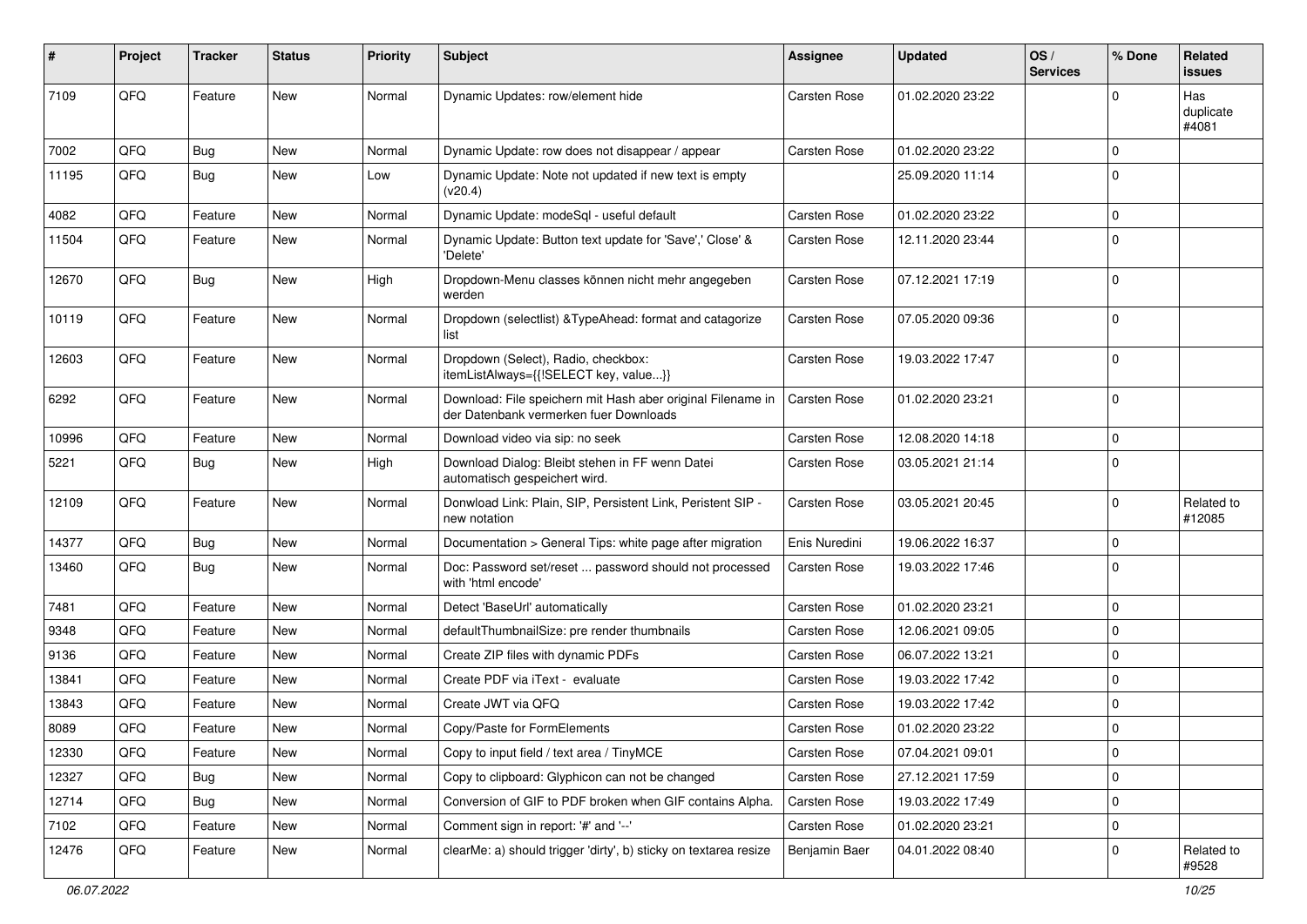| #     | Project | <b>Tracker</b> | <b>Status</b> | <b>Priority</b> | <b>Subject</b>                                                                                       | <b>Assignee</b>     | <b>Updated</b>   | OS/<br><b>Services</b> | % Done      | Related<br><b>issues</b>                      |
|-------|---------|----------------|---------------|-----------------|------------------------------------------------------------------------------------------------------|---------------------|------------------|------------------------|-------------|-----------------------------------------------|
| 11057 | QFQ     | Bug            | New           | High            | Checkboxes ohne span.checkmark im Report werden<br>ausgeblendet                                      | Benjamin Baer       | 03.05.2021 21:12 |                        | $\Omega$    | Related to<br>#11039                          |
| 12163 | QFQ     | Feature        | <b>New</b>    | Normal          | Checkbox: table wrap                                                                                 | <b>Carsten Rose</b> | 03.05.2021 20:51 |                        | $\mathbf 0$ |                                               |
| 11752 | QFQ     | Bug            | New           | Normal          | checkbox renders multiple input elements with same name                                              | <b>Carsten Rose</b> | 17.12.2020 14:58 |                        | $\Omega$    | Related to<br>#11750                          |
| 9853  | QFQ     | Feature        | <b>New</b>    | Normal          | Check das SQL / QFQ / Mail Logfile geschrieben wird                                                  |                     | 09.01.2020 11:15 |                        | $\mathbf 0$ |                                               |
| 12474 | QFQ     | Feature        | <b>New</b>    | Normal          | Check BaseConfigURL if it is given and the the last char is '/'                                      | <b>Carsten Rose</b> | 03.05.2021 20:45 |                        | $\mathbf 0$ |                                               |
| 13451 | QFQ     | Bug            | <b>New</b>    | Normal          | Character Counter / Max Character: Problem in Safari                                                 | <b>Carsten Rose</b> | 15.04.2022 17:18 |                        | $\mathbf 0$ |                                               |
| 13467 | QFQ     | Feature        | <b>New</b>    | Normal          | ChangeLog Generator                                                                                  | <b>Carsten Rose</b> | 19.03.2022 17:46 |                        | $\Omega$    | Related to<br>#11460                          |
| 9781  | QFQ     | Feature        | <b>New</b>    | Normal          | Button: CSS class to make buttons smaller                                                            | <b>Carsten Rose</b> | 01.02.2020 23:22 |                        | $\mathbf 0$ |                                               |
| 9177  | QFQ     | Bug            | New           | Normal          | Bug? QFQ tries to save an action FE, which has real<br>existing column name                          | <b>Carsten Rose</b> | 01.02.2020 23:22 |                        | $\Omega$    |                                               |
| 11893 | QFQ     | Feature        | <b>New</b>    | High            | Broken SIP: a) only report one time, b) only report in main<br>column                                | <b>Carsten Rose</b> | 12.05.2021 12:13 |                        | $\Omega$    | Related to<br>#12532,<br>Related to<br>#14187 |
| 13647 | QFQ     | Bug            | <b>New</b>    | Normal          | Autofocus funktioniert nicht auf Chrome                                                              | Benjamin Baer       | 19.03.2022 17:44 |                        | $\mathbf 0$ |                                               |
| 8431  | QFQ     | Bug            | <b>New</b>    | High            | autocron.php with wrong path                                                                         | <b>Carsten Rose</b> | 03.05.2021 21:14 |                        | $\Omega$    |                                               |
| 12146 | QFQ     | Feature        | <b>New</b>    | Normal          | Autocron Job: Anzeigen wann der naechste Job ausgefuehrt<br>wird, resp das er nicht ausgefuehrt wird | <b>Carsten Rose</b> | 15.03.2021 15:23 |                        | $\Omega$    |                                               |
| 4250  | QFQ     | Feature        | <b>New</b>    | Normal          | AutoCron in QFQ via PHP                                                                              | <b>Carsten Rose</b> | 01.02.2020 23:21 |                        | $\mathbf 0$ | Related to<br>#3292,<br>Related to<br>#3291   |
| 10890 | QFQ     | Bug            | <b>New</b>    | Normal          | AutoCron hangs                                                                                       |                     | 20.07.2020 13:56 |                        | $\mathbf 0$ |                                               |
| 9275  | QFQ     | Bug            | <b>New</b>    | Normal          | autcron: t3 page, which takes to long to respond, is not<br>reported properly                        | Carsten Rose        | 01.02.2020 23:22 |                        | 100         |                                               |
| 11522 | QFQ     | Bug            | <b>New</b>    | Normal          | Aus/Einblenden von Reitern                                                                           |                     | 13.11.2020 14:58 |                        | $\mathbf 0$ |                                               |
| 14233 | QFQ     | Bug            | <b>New</b>    | Normal          | AS _link: question - HTML is not rendered                                                            | Carsten Rose        | 28.05.2022 11:02 |                        | $\mathbf 0$ |                                               |
| 13945 | QFQ     | Feature        | <b>New</b>    | Normal          | As link: content before/after link                                                                   | Enis Nuredini       | 28.05.2022 11:01 |                        | $\Omega$    | Related to<br>#12262                          |
| 14077 | QFQ     | Bug            | New           | Normal          | As link: Attribute 'class' missing by r:1 and r:3 - but should<br>set                                | Carsten Rose        | 28.05.2022 11:02 |                        | $\mathbf 0$ | Related to<br>#5342,<br>Related to<br>#4343   |
| 12119 | QFQ     | Feature        | New           | Normal          | AS paged: error message missing if there ist no 'r' argument.                                        | Carsten Rose        | 03.05.2021 20:51 |                        | $\mathbf 0$ |                                               |
| 8962  | QFG     | Feature        | New           | High            | allow for form fields with identical names                                                           | Carsten Rose        | 03.05.2021 21:14 |                        | $\mathbf 0$ |                                               |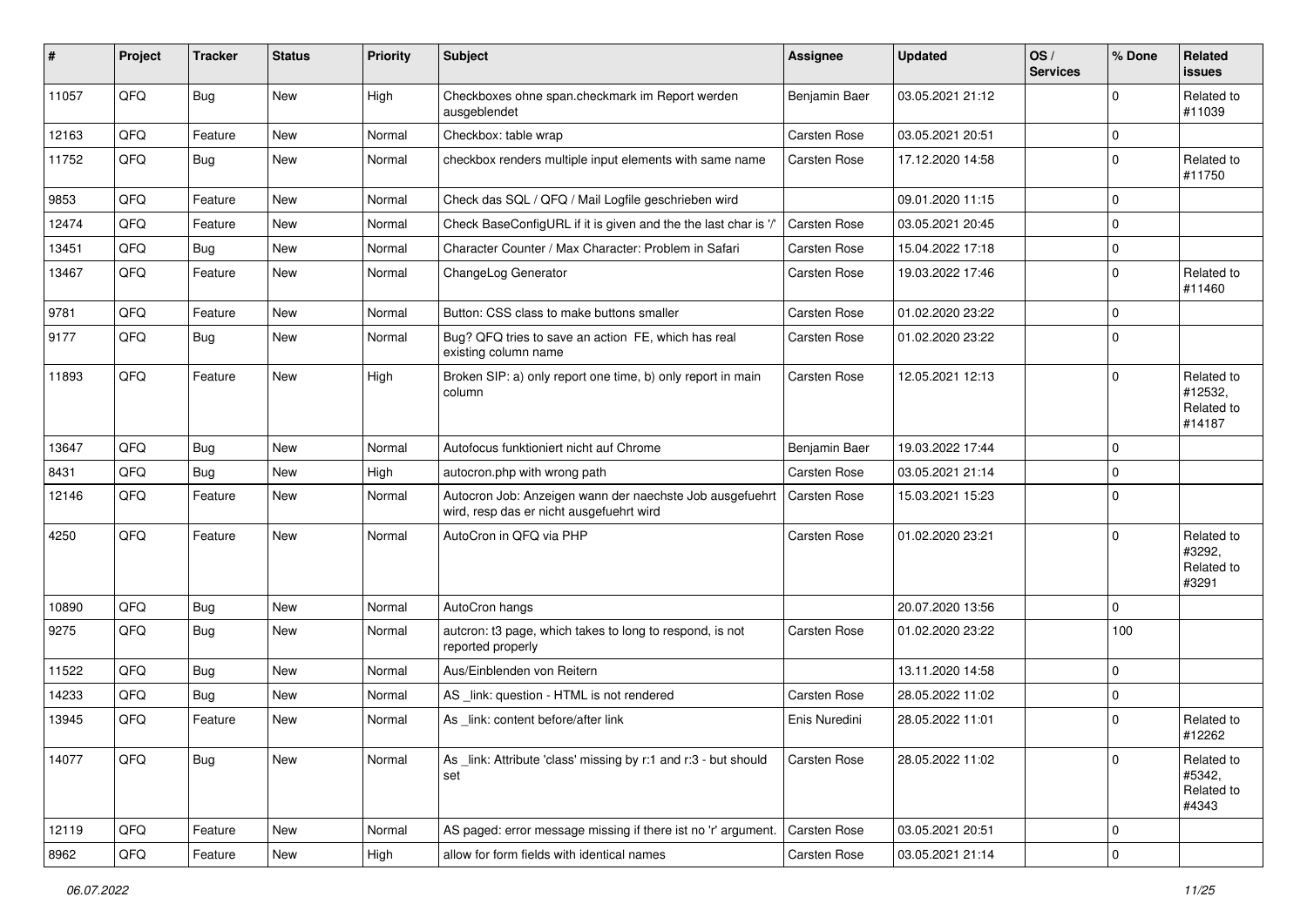| ∦     | Project | <b>Tracker</b> | <b>Status</b> | <b>Priority</b> | Subject                                                                                                                               | <b>Assignee</b>     | <b>Updated</b>   | OS/<br><b>Services</b> | % Done      | <b>Related</b><br><b>issues</b>               |
|-------|---------|----------------|---------------|-----------------|---------------------------------------------------------------------------------------------------------------------------------------|---------------------|------------------|------------------------|-------------|-----------------------------------------------|
| 10979 | QFQ     | Feature        | <b>New</b>    | Normal          | Ajax Calls an API - dataReport                                                                                                        | Carsten Rose        | 11.05.2022 12:15 |                        | $\Omega$    |                                               |
| 7342  | QFQ     | Feature        | New           | Normal          | add content = hide this                                                                                                               | <b>Carsten Rose</b> | 01.02.2020 23:21 |                        | $\Omega$    |                                               |
| 5131  | QFQ     | Feature        | New           | Normal          | Activate Spin Gear ('wait/busy' indicator) via LINK attribute                                                                         | Carsten Rose        | 01.02.2020 23:21 |                        | $\Omega$    |                                               |
| 12412 | QFQ     | Feature        | <b>New</b>    | Normal          | Action/Escape qualifier 'e' (empty), '0': if given, an empty<br>string (or '0') will be treated as 'not found'                        | Carsten Rose        | 08.05.2021 09:40 |                        | $\Omega$    | Related to<br>#12413,<br>Related to<br>#10012 |
| 11715 | QFQ     | Bug            | <b>New</b>    | Normal          | acceptZeroAsRequired and requiredOffButMark do not<br>coincide                                                                        |                     | 08.12.2020 12:13 |                        | $\Omega$    |                                               |
| 11535 | QFQ     | Feature        | <b>New</b>    | Normal          | Ability to create SQL columns in frontend QFQ forms                                                                                   |                     | 17.11.2020 12:11 |                        | $\Omega$    |                                               |
| 12038 | QFQ     | Feature        | New           | Normal          | a) STORE_VAR: filenameOnlyStripUniq, b) SP:<br>QSTRIPUNIQ()                                                                           |                     | 17.02.2021 23:55 |                        | $\Omega$    |                                               |
| 12544 | QFQ     | Feature        | <b>New</b>    | High            | a) ' AS _link' new also as ' AS _format', b) sortierung via<br>'display: none;', c) '_format' benoeitgt nicht zwingend<br>u/U/p/m/z/d | <b>Carsten Rose</b> | 14.12.2021 16:03 |                        | $\Omega$    |                                               |
| 12269 | QFQ     | Feature        | <b>New</b>    | Normal          | 2FA - Login                                                                                                                           | <b>Carsten Rose</b> | 03.05.2021 20:45 |                        | $\mathbf 0$ |                                               |
| 5576  | QFQ     | <b>Bug</b>     | New           | Normal          | Using MySQL 'DROP' requires privilege - wich is not really<br>necessary.                                                              | Carsten Rose        | 01.02.2020 23:21 |                        | $\Omega$    |                                               |
| 6116  | QFQ     | Bug            | Priorize      | High            | value of checkbox not saved                                                                                                           | <b>Carsten Rose</b> | 07.12.2021 17:19 |                        | $\Omega$    |                                               |
| 9947  | QFQ     | Bug            | Priorize      | Normal          | Unwanted error message if missing 'typeAheadSqlPrefetch'                                                                              | Carsten Rose        | 01.02.2020 10:13 |                        | $\Omega$    |                                               |
| 13943 | QFQ     | Bug            | Priorize      | Normal          | unable to find formgroup                                                                                                              | Enis Nuredini       | 28.05.2022 11:03 |                        | $\Omega$    |                                               |
| 11320 | QFQ     | Feature        | Priorize      | Normal          | Typo3 Version 10 support                                                                                                              | <b>Carsten Rose</b> | 05.05.2021 22:09 |                        | $\Omega$    |                                               |
| 4457  | QFQ     | Bug            | Priorize      | Normal          | typeahead: pressing return to select an item, saves the form<br>and closes the form.                                                  | Benjamin Baer       | 03.01.2022 08:01 |                        | $\Omega$    | Related to<br>#4398                           |
| 8044  | QFQ     | Feature        | Priorize      | Normal          | Transaction: a) Form, b) Report                                                                                                       | <b>Carsten Rose</b> | 05.05.2021 22:14 |                        | $\Omega$    | Related to<br>#8043                           |
| 9968  | QFQ     | Feature        | Priorize      | Normal          | Tooltip in Links for Developer                                                                                                        | <b>Carsten Rose</b> | 01.02.2020 23:17 |                        | $\Omega$    |                                               |
| 9173  | QFQ     | <b>Bug</b>     | Priorize      | Urgent          | Stale Record Lock: Firefox                                                                                                            | Carsten Rose        | 03.05.2021 21:14 |                        | $\Omega$    | Related to<br>#9789                           |
| 12504 | QFQ     | Feature        | Priorize      | Normal          | sql.log: report fe.id                                                                                                                 | <b>Carsten Rose</b> | 05.05.2021 22:09 |                        | $\Omega$    |                                               |
| 9928  | QFQ     | Feature        | Priorize      | Normal          | SpecialColumnName: a) Deprecated: ' AS "_+tag " ', b)<br>New: ' AS "_ <tag1><tag2>" '</tag2></tag1>                                   | <b>Carsten Rose</b> | 01.02.2020 23:17 |                        | $\Omega$    | Related to<br>#9929                           |
| 9121  | QFQ     | <b>Bug</b>     | Priorize      | High            | sip links have r and __dbIndexData set                                                                                                | Carsten Rose        | 12.06.2021 10:41 |                        | 0           |                                               |
| 8963  | QFQ     | Feature        | Priorize      | Normal          | Setting values in a store: flexible way                                                                                               | Carsten Rose        | 05.05.2021 22:10 |                        | $\mathbf 0$ | Related to<br>#8975                           |
| 13900 | QFQ     | Feature        | Priorize      | Normal          | Selenium: Check das Cookie/PDF funktioniert                                                                                           | Enis Nuredini       | 25.03.2022 12:45 |                        | 0           |                                               |
| 7616  | QFG     | Bug            | Priorize      | Normal          | Selectlist with Enum & Dynamic Update                                                                                                 | Carsten Rose        | 01.02.2020 10:13 |                        | $\pmb{0}$   |                                               |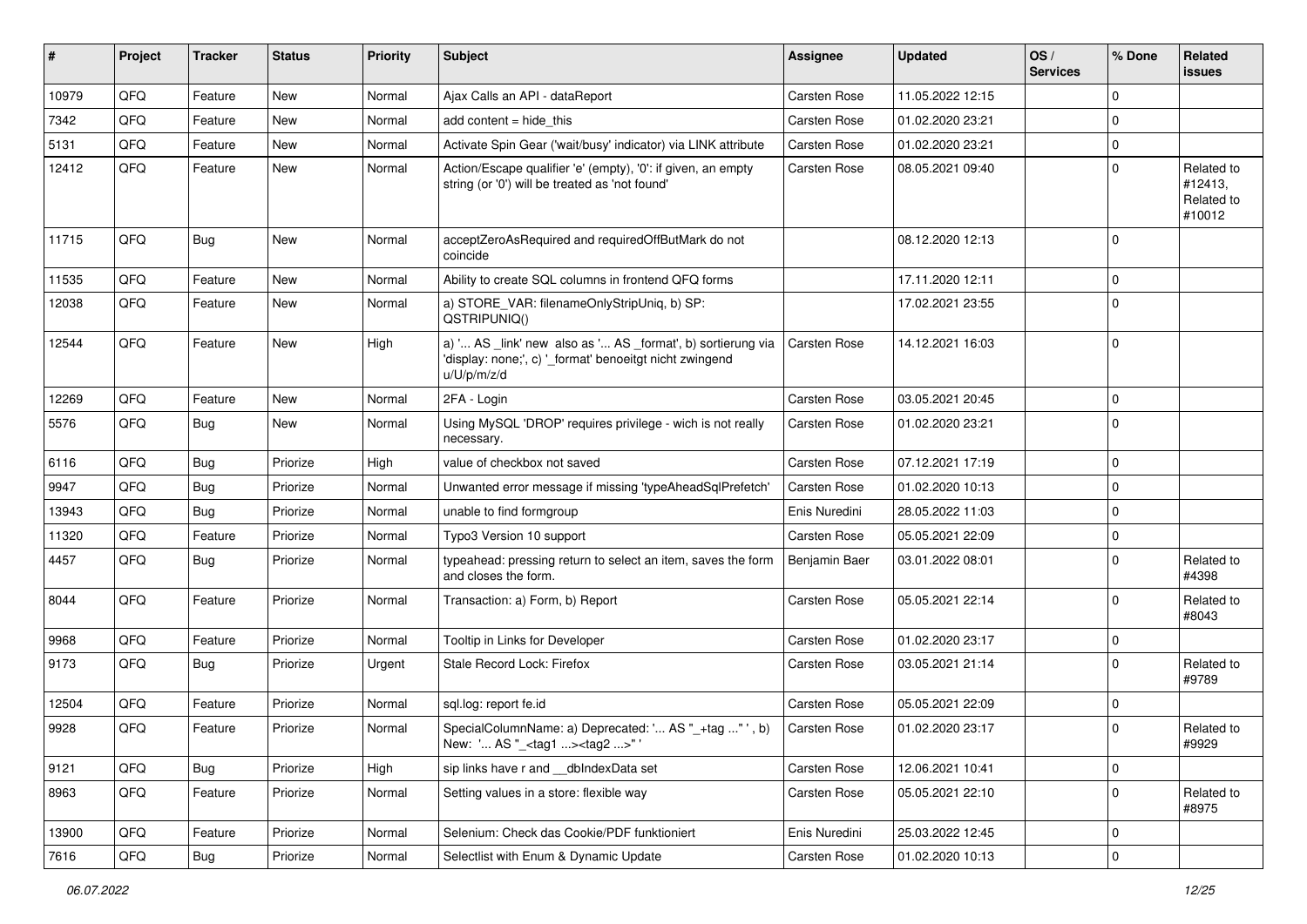| $\vert$ # | Project | <b>Tracker</b> | <b>Status</b> | <b>Priority</b> | <b>Subject</b>                                                                                           | <b>Assignee</b> | <b>Updated</b>   | OS/<br><b>Services</b> | % Done   | Related<br>issues                                                       |
|-----------|---------|----------------|---------------|-----------------|----------------------------------------------------------------------------------------------------------|-----------------|------------------|------------------------|----------|-------------------------------------------------------------------------|
| 7730      | QFQ     | Feature        | Priorize      | Normal          | SELECT Box: title in between                                                                             | Benjamin Baer   | 01.02.2020 23:22 |                        | 0        |                                                                         |
| 5366      | QFQ     | Feature        | Priorize      | Normal          | Saving with keyboard shortcuts                                                                           | Benjamin Baer   | 21.03.2022 09:47 |                        | 0        |                                                                         |
| 9394      | QFQ     | Feature        | Priorize      | Normal          | REST: allow for non numerical ids in get requests                                                        | Carsten Rose    | 05.05.2021 22:10 |                        | $\Omega$ |                                                                         |
| 10005     | QFQ     | Feature        | Priorize      | Normal          | Report / special column name:  AS _calendar                                                              | Carsten Rose    | 03.06.2020 17:28 |                        | 0        |                                                                         |
| 10012     | QFQ     | Feature        | Priorize      | Normal          | redirectAllMailTo: {{beEmail:T}}                                                                         | Carsten Rose    | 08.05.2021 09:54 |                        | 0        | Related to<br>#12412,<br>Related to<br>#12413,<br>Related to<br>#10011  |
| 3867      | QFQ     | Feature        | Priorize      | Normal          | Readonly Formular: Template Groups add/delete<br>ausbeldnen                                              | Carsten Rose    | 05.05.2021 22:12 |                        | 0        |                                                                         |
| 6574      | QFQ     | Bug            | Priorize      | Normal          | qfq.log: Fehlermeldung wurde angezeigt, aber nicht geloggt                                               | Carsten Rose    | 01.02.2020 10:13 |                        | 0        |                                                                         |
| 6140      | QFQ     | <b>Bug</b>     | Priorize      | Normal          | QFQ DnD Sort: Locked fields                                                                              | Benjamin Baer   | 21.03.2022 09:56 |                        | $\Omega$ |                                                                         |
| 9135      | QFQ     | Feature        | Priorize      | Normal          | Progress Bar generic / replace old hourglass download<br>popup                                           | Benjamin Baer   | 03.01.2022 07:43 |                        | 0        |                                                                         |
| 8204      | QFQ     | Feature        | Priorize      | High            | Position 'required mark'                                                                                 | Carsten Rose    | 16.06.2021 13:44 |                        | 0        |                                                                         |
| 10011     | QFQ     | Feature        | Priorize      | Normal          | Offer new STORE_TYPO3 Variable 'beUser', 'beEmail'                                                       | Carsten Rose    | 08.05.2021 09:51 |                        | $\Omega$ | Related to<br>#10012,<br>Related to<br>#12511                           |
| 12325     | QFQ     | <b>Bug</b>     | Priorize      | Normal          | MultiDB form.dbIndex not working for report syntax                                                       | Carsten Rose    | 07.09.2021 13:37 |                        | 0        | Related to<br>#12145,<br>Related to<br>#12314                           |
| 10015     | QFQ     | Feature        | Priorize      | Normal          | Monospace in Textarea                                                                                    | Carsten Rose    | 03.02.2020 13:40 |                        | 0        |                                                                         |
| 10569     | QFQ     | Feature        | Priorize      | Normal          | link _blank more safe                                                                                    | Enis Nuredini   | 25.03.2022 12:44 |                        | 0        |                                                                         |
| 6566      | QFQ     | Bug            | Priorize      | Normal          | Link Function 'delete': provided parameter missing on page<br>reload                                     | Benjamin Baer   | 03.01.2022 08:08 |                        | 0        |                                                                         |
| 14371     | QFQ     | Feature        | Priorize      | Normal          | LDAP via REPORT                                                                                          | Carsten Rose    | 19.06.2022 16:37 |                        | $\Omega$ |                                                                         |
| 7522      | QFQ     | Feature        | Priorize      | Normal          | Inserting default index.html to folder (Avoid Apache Indexing)                                           | Carsten Rose    | 01.02.2020 10:13 |                        | $\Omega$ |                                                                         |
| 7965      | QFQ     | Feature        | Priorize      | Normal          | Input type 'text' with visual format - currency                                                          | Benjamin Baer   | 03.01.2022 07:45 |                        | 0        |                                                                         |
| 9834      | QFQ     | <b>Bug</b>     | Priorize      | Normal          | Input elements with tag 'disabled' are missing on<br>form-submit: server option 'processReadOnly' broken | Carsten Rose    | 07.12.2021 16:43 |                        | 0        | Related to<br>#9691,<br>Related to<br>#5305, Has<br>duplicate<br>#12331 |
| 14283     | QFQ     | Bug            | Priorize      | Normal          | HEIC / HEIF convert doesn't trigger                                                                      | Carsten Rose    | 19.06.2022 16:37 |                        | 0        |                                                                         |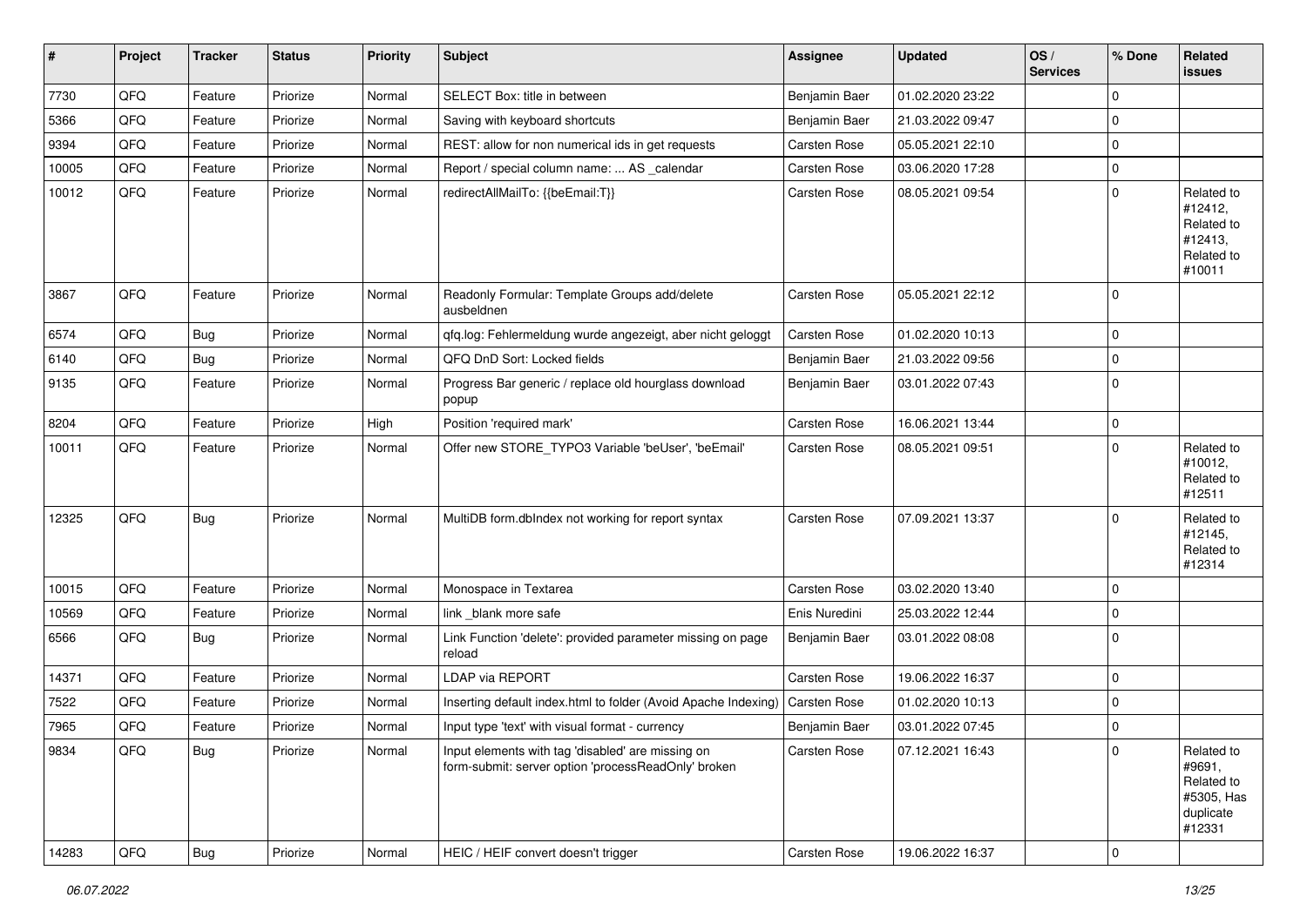| #     | Project | <b>Tracker</b> | <b>Status</b> | <b>Priority</b> | <b>Subject</b>                                                                                      | Assignee            | <b>Updated</b>   | OS/<br><b>Services</b> | % Done      | Related<br><b>issues</b>                        |
|-------|---------|----------------|---------------|-----------------|-----------------------------------------------------------------------------------------------------|---------------------|------------------|------------------------|-------------|-------------------------------------------------|
| 9900  | QFQ     | Feature        | Priorize      | Normal          | Generic API Call: tt-content record >> JSON                                                         | <b>Carsten Rose</b> | 01.02.2020 10:13 |                        | $\mathbf 0$ |                                                 |
| 8034  | QFQ     | Feature        | Priorize      | Normal          | FormElement 'data': 22.22.2222 should not be accepted                                               | <b>Carsten Rose</b> | 01.02.2020 10:13 |                        | $\mathbf 0$ |                                                 |
| 7290  | QFQ     | Feature        | Priorize      | Normal          | FormEditor: title as textarea if LEN(title)>60                                                      | Carsten Rose        | 01.02.2020 10:13 |                        | $\mathbf 0$ | Blocked by<br>#7682                             |
| 14290 | QFQ     | Feature        | Priorize      | Normal          | FormEditor: Show Table Definition                                                                   | <b>Carsten Rose</b> | 19.06.2022 16:37 |                        | $\mathbf 0$ |                                                 |
| 6998  | QFQ     | Feature        | Priorize      | Normal          | Form: with debug=on show column information as tooltip of<br>column label                           | Carsten Rose        | 01.02.2020 10:13 |                        | $\Omega$    |                                                 |
| 9668  | QFQ     | Feature        | Priorize      | Normal          | Form.mode: rename 'hidden' to 'hide'                                                                | Carsten Rose        | 05.05.2021 22:14 |                        | $\mathbf 0$ | Related to<br>#6437                             |
| 10003 | QFQ     | Feature        | Priorize      | Normal          | fieldset: stronger visualize group                                                                  | Benjamin Baer       | 12.02.2020 08:13 |                        | 0           |                                                 |
| 9534  | QFQ     | <b>Bug</b>     | Priorize      | Urgent          | FE.type=upload: 'Unknown Mode: ID"                                                                  | Carsten Rose        | 03.05.2021 21:14 |                        | $\mathbf 0$ | Related to<br>#9532                             |
| 8037  | QFQ     | Bug            | Priorize      | Normal          | FE.type=upload (advanced mode): {{slaveId:V}} missing<br>during dynamic update                      | Carsten Rose        | 01.02.2020 10:13 |                        | $\mathbf 0$ |                                                 |
| 8277  | QFQ     | Feature        | Priorize      | Normal          | fe.parameter.default=                                                                               | Carsten Rose        | 01.02.2020 23:17 |                        | $\mathbf 0$ | Related to<br>#8113                             |
| 7656  | QFQ     | Bug            | Priorize      | Normal          | FE with required, 'pattern' and 'extraButtonLock': always<br>complain about missing value           | Carsten Rose        | 01.02.2020 10:13 |                        | $\Omega$    |                                                 |
| 8584  | QFQ     | Feature        | Priorize      | Normal          | FE 'Action' - never assign to Container (except Template<br>Group)                                  | Carsten Rose        | 01.02.2020 10:13 |                        | $\mathbf 0$ |                                                 |
| 9862  | QFQ     | Bug            | Priorize      | Normal          | Failed writing to sql mail qfq.log should throw an exception                                        | Carsten Rose        | 01.02.2020 10:13 |                        | 0           |                                                 |
| 6801  | QFQ     | Feature        | Priorize      | Normal          | Fabric: Maximize / FullIscreen                                                                      | Benjamin Baer       | 21.03.2022 09:56 |                        | $\mathbf 0$ |                                                 |
| 8585  | QFQ     | Feature        | Priorize      | Normal          | Enhance Error message for 'unknown form'                                                            | Carsten Rose        | 01.02.2020 10:13 |                        | $\mathbf 0$ |                                                 |
| 6224  | QFQ     | Feature        | Priorize      | Normal          | Dynamic update: fade in/out fields                                                                  | Benjamin Baer       | 21.03.2022 09:50 |                        | $\mathbf 0$ |                                                 |
| 2665  | QFQ     | Bug            | Priorize      | Normal          | Dynamic Update funktioniert nicht, wenn beim<br>entsprechenden FormElement eine size angegeben ist. | Benjamin Baer       | 03.01.2022 08:12 |                        | 30          |                                                 |
| 9975  | QFQ     | Bug            | Priorize      | Normal          | Dropdown Menu: 'r:3' broken                                                                         | Carsten Rose        | 01.02.2020 10:13 |                        | $\mathbf 0$ |                                                 |
| 5562  | QFQ     | Feature        | Priorize      | Normal          | Drag'n'Drop fuer Uploads                                                                            | Benjamin Baer       | 21.03.2022 09:52 |                        | $\mathbf 0$ | Related to<br>#9706                             |
| 7217  | QFQ     | Feature        | Priorize      | Normal          | Download: notice User if `_sip=?` is missing                                                        | Carsten Rose        | 01.02.2020 10:13 |                        | $\mathbf 0$ |                                                 |
| 12503 | QFQ     | Feature        | Priorize      | Normal          | Detect dangerous UPDATE statement with missing WHERE                                                | Carsten Rose        | 05.05.2021 22:09 |                        | $\pmb{0}$   |                                                 |
| 7630  | QFQ     | Feature        | Priorize      | Normal          | detailed error message for simple upload                                                            | <b>Carsten Rose</b> | 01.02.2020 10:13 |                        | $\mathbf 0$ |                                                 |
| 8082  | QFQ     | Feature        | Priorize      | High            | Contact form without saving record                                                                  | Carsten Rose        | 07.12.2021 15:20 |                        | $\pmb{0}$   | Related to<br>#8587,<br><b>Blocks</b><br>#11850 |
| 6870  | QFQ     | Feature        | Priorize      | Normal          | Click on '_link' triggers an API call                                                               | Benjamin Baer       | 03.01.2022 08:25 |                        | $\pmb{0}$   |                                                 |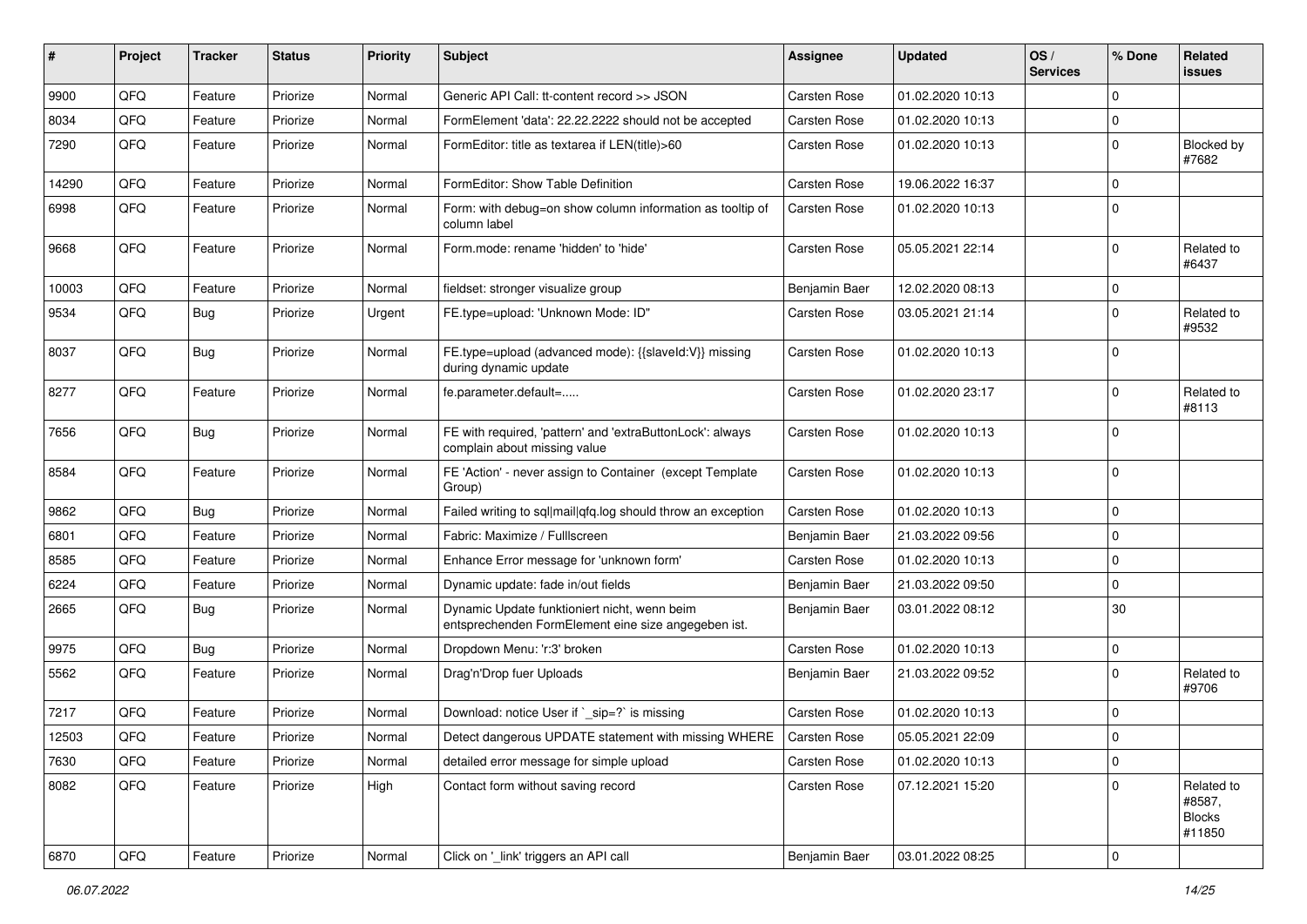| #     | Project        | <b>Tracker</b> | <b>Status</b> | <b>Priority</b> | <b>Subject</b>                                                                          | <b>Assignee</b> | <b>Updated</b>   | OS/<br><b>Services</b> | % Done      | Related<br>issues                                                           |
|-------|----------------|----------------|---------------|-----------------|-----------------------------------------------------------------------------------------|-----------------|------------------|------------------------|-------------|-----------------------------------------------------------------------------|
| 9958  | QFQ            | Bug            | Priorize      | Normal          | Broken subrecord query: no error message                                                | Carsten Rose    | 05.02.2021 15:15 |                        | $\mathbf 0$ |                                                                             |
| 3782  | QFQ            | <b>Bug</b>     | Priorize      | Normal          | Bei fehlerhafter Eingabe (z.B. Datum) sollte das erwartete<br>Format angezeigt werden   | Carsten Rose    | 01.02.2020 10:13 |                        | $\Omega$    |                                                                             |
| 9346  | QFQ            | Feature        | Priorize      | Normal          | beforeSave: check if an upload is given                                                 | Carsten Rose    | 11.06.2021 21:18 |                        | $\mathbf 0$ |                                                                             |
| 12452 | QFQ            | Feature        | Priorize      | Normal          | BaseURL: alsways with '/' at the end                                                    | Carsten Rose    | 19.06.2022 13:45 |                        | $\Omega$    | Related to<br>#10782                                                        |
| 5942  | QFQ            | Feature        | Priorize      | Normal          | 'L' and 'type': append to links, generate via '_link' by using 'u:'                     | Carsten Rose    | 01.02.2020 10:13 |                        | $\Omega$    |                                                                             |
| 13899 | QFQ            | Bug            | ToDo          | Normal          | Selenium: zum laufen bringen                                                            | Enis Nuredini   | 25.03.2022 10:24 |                        | $\Omega$    |                                                                             |
| 12395 | QFQ            | Bug            | ToDo          | High            | QFQ Function: Result two times shown                                                    | Carsten Rose    | 18.02.2022 08:59 |                        | $\mathbf 0$ |                                                                             |
| 12463 | QFQ            | Bug            | ToDo          | High            | QFQ Function: 'function' and 'sql' on same level - output of<br>sql is shown two times. | Carsten Rose    | 15.12.2021 16:31 |                        | $\Omega$    |                                                                             |
| 7602  | QFQ            | Feature        | ToDo          | High            | Multi Select: with checkboxes                                                           | Benjamin Baer   | 22.03.2022 09:07 |                        | 0           |                                                                             |
| 12262 | QFQ            | Feature        | ToDo          | Normal          | Form buttons on top: more customable                                                    | Enis Nuredini   | 17.06.2022 10:44 |                        | $\Omega$    | Related to<br>#13945, Has<br>duplicate<br>#4046, Has<br>duplicate<br>#10080 |
| 10793 | QFQ            | Feature        | In Progress   | Normal          | <b>Update NPM Packages</b>                                                              | Carsten Rose    | 07.09.2021 13:25 |                        | 30          |                                                                             |
| 10661 | QFQ            | <b>Bug</b>     | In Progress   | Normal          | Typo3 Warnungen                                                                         | Carsten Rose    | 07.09.2021 13:23 |                        | $\Omega$    | Related to<br>#12440                                                        |
| 12440 | QFQ            | Feature        | In Progress   | Normal          | Typo3 V10 upgrade (durchfuehren und testen)                                             | Carsten Rose    | 21.03.2022 09:53 |                        | 50          | Related to<br>#12357,<br>Related to<br>#12067,<br>Related to<br>#10661      |
| 12439 | QFQ            | Feature        | In Progress   | Normal          | TinyMCE Paste from Word & Character Count/Limit                                         | Carsten Rose    | 05.05.2021 22:15 |                        | $\Omega$    |                                                                             |
| 11076 | QFQ            | Feature        | In Progress   | Normal          | SELECT  AS _websocket                                                                   | Carsten Rose    | 30.08.2020 17:49 |                        | $\Omega$    | Related to<br>#13354                                                        |
| 14323 | QFQ            | Bug            | In Progress   | Normal          | Report: render=both single - no impact                                                  | Carsten Rose    | 19.06.2022 18:31 |                        | $\mathbf 0$ |                                                                             |
| 9789  | QFQ            | Bug            | In Progress   | High            | Record Lock: release to early on 'leave page'                                           | Carsten Rose    | 10.01.2022 09:25 |                        | 100         | Related to<br>#10081,<br>Related to<br>#9173,<br>Related to<br>#8702        |
| 12508 | QFO            | <b>Bug</b>     | In Progress   | High            | qfq Form: sendMail                                                                      | Karin Niffeler  | 19.03.2022 17:48 |                        | $\mathbf 0$ |                                                                             |
| 11980 | $\mathsf{QFQ}$ | Feature        | In Progress   | Normal          | protected verzeichnis MUSS geschützt werden                                             | Carsten Rose    | 07.09.2021 13:30 |                        | $\pmb{0}$   |                                                                             |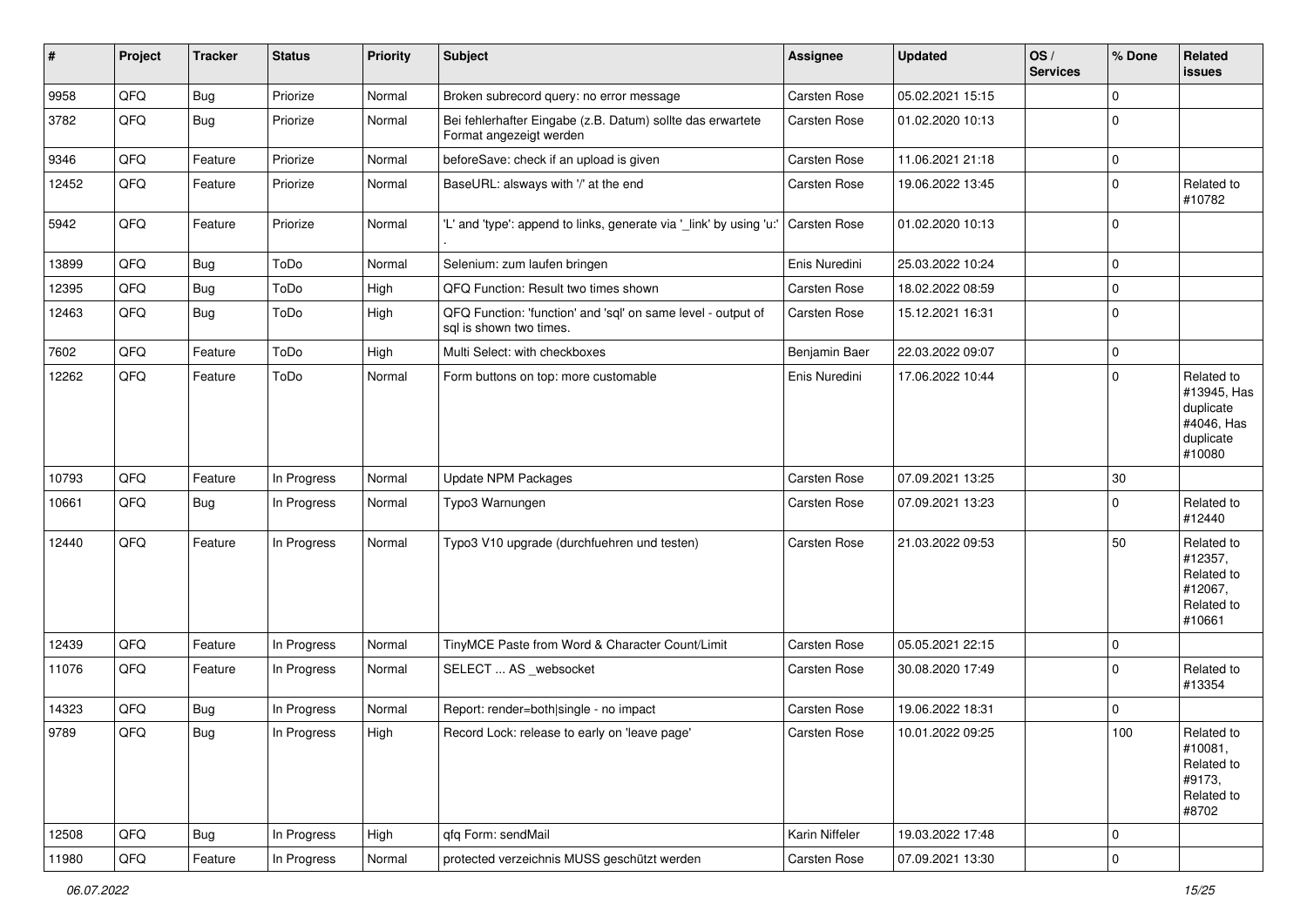| $\vert$ # | Project | <b>Tracker</b> | <b>Status</b>              | <b>Priority</b> | <b>Subject</b>                                            | Assignee      | <b>Updated</b>   | OS/<br><b>Services</b> | % Done       | Related<br><b>issues</b>                                                                                                                                              |
|-----------|---------|----------------|----------------------------|-----------------|-----------------------------------------------------------|---------------|------------------|------------------------|--------------|-----------------------------------------------------------------------------------------------------------------------------------------------------------------------|
| 14175     | QFQ     | <b>Bug</b>     | In Progress                | Normal          | Opening a form with no QFQ Session cookie fails           | Carsten Rose  | 03.06.2022 10:40 |                        | $\pmb{0}$    |                                                                                                                                                                       |
| 5695      | QFQ     | Feature        | In Progress                | Normal          | Multiform                                                 | Carsten Rose  | 02.01.2021 18:38 |                        | $\pmb{0}$    |                                                                                                                                                                       |
| 13330     | QFQ     | Feature        | In Progress                | Normal          | Multi Form: Upload                                        | Carsten Rose  | 07.11.2021 12:40 |                        | 50           | Related to<br>#9706                                                                                                                                                   |
| 10443     | QFQ     | Feature        | In Progress                | Normal          | Konzept_api / _live                                       | Carsten Rose  | 07.05.2020 09:39 |                        | $\pmb{0}$    |                                                                                                                                                                       |
| 9517      | QFQ     | Feature        | In Progress                | High            | Input multiple tags with typeahead                        | Carsten Rose  | 03.05.2021 21:14 |                        | 40           | Related to<br>#10150                                                                                                                                                  |
| 11517     | QFQ     | <b>Bug</b>     | In Progress                | Normal          | extraButtonInfo Broken for multiple FormElements          | Carsten Rose  | 12.05.2022 13:12 |                        | $\mathbf{0}$ | Related to<br>#7890,<br>Related to<br>#3811, Has<br>duplicate<br>#10905, Has<br>duplicate<br>#10553, Has<br>duplicate<br>#6779                                        |
| 6250      | QFQ     | Feature        | In Progress                | Normal          | Enhance layout: a) Subrecord, b) Subrecord-Title          | Carsten Rose  | 01.02.2020 23:22 |                        | $\Omega$     | Related to<br>#5391                                                                                                                                                   |
| 9691      | QFQ     | <b>Bug</b>     | In Progress                | Normal          | Checkbox: dynamic update > readonly                       | Carsten Rose  | 01.02.2020 23:22 |                        | 50           | Related to<br>#9834                                                                                                                                                   |
| 4194      | QFQ     | Feature        | In Progress                | Normal          | Bootstrap 4 ist jetzt offiziel                            |               | 03.05.2021 20:47 |                        | $\pmb{0}$    | Related to<br>#10114                                                                                                                                                  |
| 14320     | QFQ     | Feature        | In Progress                | Normal          | Allow specific HTML Tags and Attributes: general, TinyMCE | Enis Nuredini | 04.07.2022 14:09 |                        | $\mathbf{0}$ | Related to<br>#12664,<br>Related to<br>#12039,<br>Related to<br>#11702,<br>Related to<br>#7239,<br>Related to<br>#3708,<br>Related to<br>#3646,<br>Related to<br>#880 |
| 13566     | QFQ     | Feature        | Ready to sync<br>(develop) | Normal          | Delete config-example.qfq.php file                        | Carsten Rose  | 23.12.2021 09:25 |                        | $\mathbf 0$  |                                                                                                                                                                       |
| 5894      | QFQ     | Feature        | Feedback                   | Normal          | Typeahead in Report: show/hide rows dynamically           | Carsten Rose  | 18.02.2022 08:50 |                        | $\mathsf 0$  | Related to<br>#5893,<br>Related to<br>#5885                                                                                                                           |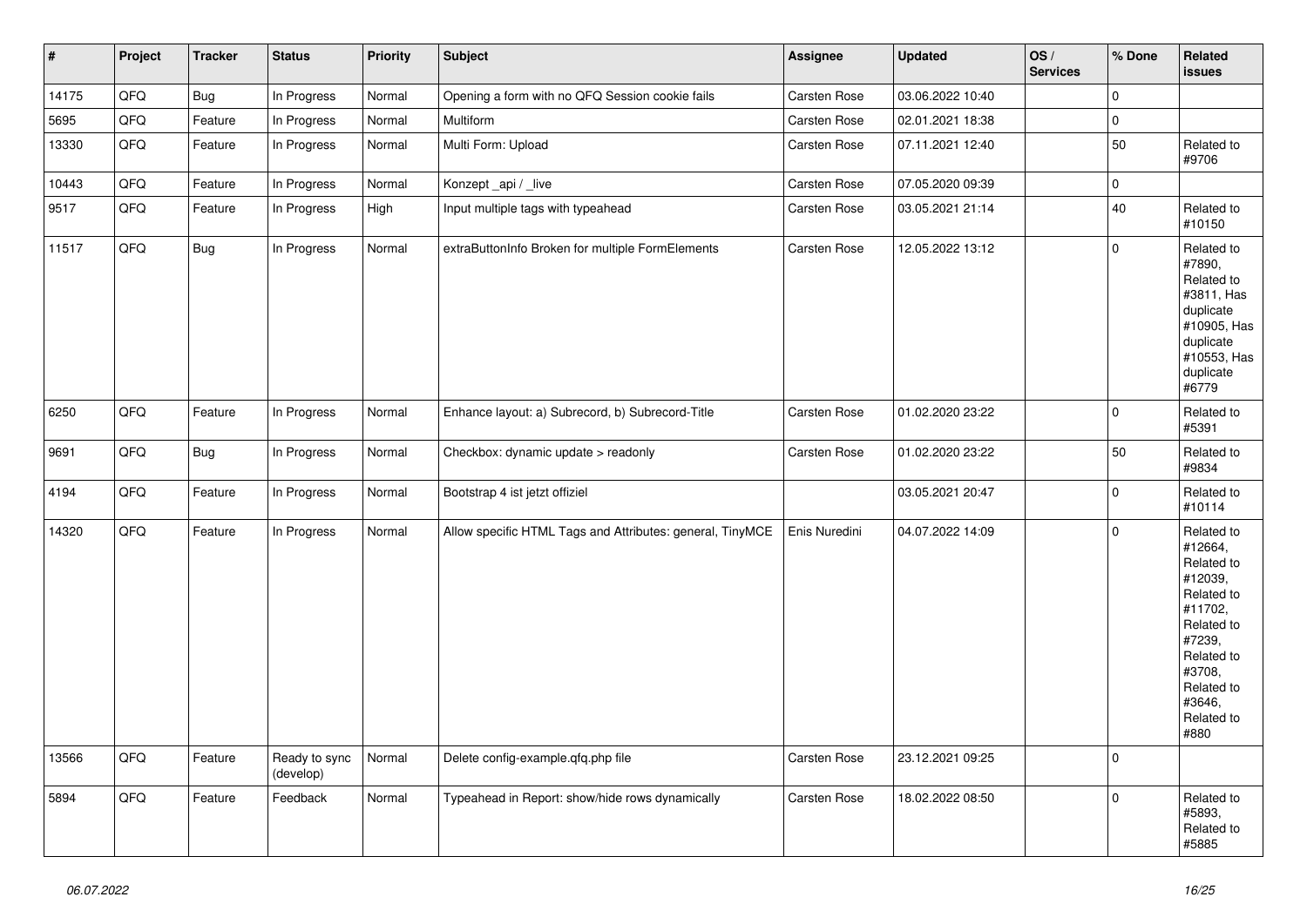| #     | Project | <b>Tracker</b> | <b>Status</b>     | <b>Priority</b> | <b>Subject</b>                                                                                            | Assignee            | <b>Updated</b>   | OS/<br><b>Services</b> | % Done      | <b>Related</b><br><b>issues</b> |
|-------|---------|----------------|-------------------|-----------------|-----------------------------------------------------------------------------------------------------------|---------------------|------------------|------------------------|-------------|---------------------------------|
| 10782 | QFQ     | Feature        | Feedback          | Normal          | Tiny MCE: Image Upload                                                                                    | Enis Nuredini       | 16.05.2022 23:16 |                        | $\Omega$    | Related to<br>#12452            |
| 12584 | QFQ     | Feature        | Feedback          | Normal          | T3 v10 migration script: replace alias-patterns (v11)                                                     | <b>Carsten Rose</b> | 28.05.2022 11:12 |                        | 100         |                                 |
| 9052  | QFQ     | Feature        | Feedback          | High            | Report: CodeMirror with SQL Syntax Highlight in FE                                                        | Enis Nuredini       | 08.06.2022 10:25 |                        | $\Omega$    |                                 |
| 9535  | QFQ     | Bug            | Feedback          | Normal          | Report:  AS '_vertical' - column to wide - vertical >> rot45,<br>rot90                                    | Benjamin Baer       | 01.02.2020 15:56 |                        | $\mathbf 0$ |                                 |
| 10124 | QFQ     | Feature        | Feedback          | Normal          | qfq AAI-Login                                                                                             | Karin Niffeler      | 07.05.2020 09:36 |                        | $\mathbf 0$ |                                 |
| 11347 | QFQ     | <b>Bug</b>     | Feedback          | Normal          | If Bedingungen funktionieren nicht korrekt                                                                | Christoph Fuchs     | 21.03.2021 20:37 |                        | $\mathbf 0$ |                                 |
| 9898  | QFQ     | <b>Bug</b>     | Feedback          | Normal          | Formular trotz Timeout gespeichert                                                                        | Benjamin Baer       | 01.02.2020 15:56 |                        | $\mathbf 0$ |                                 |
| 9548  | QFQ     | Feature        | Feedback          | High            | FormElement: Pattern mismatch - optional report only on<br>focus lost                                     | Benjamin Baer       | 03.05.2021 21:14 |                        | $\mathbf 0$ |                                 |
| 13572 | QFQ     | Feature        | Feedback          | Normal          | Form Load: misleading error message on trying to load non<br>existent primary record                      | Enis Nuredini       | 16.05.2022 23:16 |                        | 100         |                                 |
| 8316  | QFQ     | Bug            | Feedback          | Normal          | Documentation/Behaviour for Nested Queries and<br>Record-Store confusing                                  | Nicola Chiapolini   | 20.11.2019 09:14 |                        | $\mathbf 0$ |                                 |
| 13767 | QFQ     | Bug            | Feedback          | Normal          | date/time-picker: required shows up/down button orange                                                    | Enis Nuredini       | 16.05.2022 23:16 |                        | $\mathbf 0$ |                                 |
| 12546 | QFQ     | Bug            | Feedback          | Normal          | Branch 'Development' - Unit Tests mit dirty workaround<br>angepasst                                       | <b>Carsten Rose</b> | 19.03.2022 17:48 |                        | $\Omega$    |                                 |
| 11630 | QFQ     | <b>Bug</b>     | Feedback          | High            | Bitte check ob CALL() in 20.11.0 noch so funktioniert wie in<br>20.4.1                                    | Enis Nuredini       | 28.05.2022 13:45 |                        | $\Omega$    | Related to<br>#11325            |
| 4138  | QFQ     | <b>Bug</b>     | Some day<br>maybe | Normal          | style fehlt                                                                                               |                     | 11.12.2019 16:03 |                        | $\mathbf 0$ |                                 |
| 4349  | QFQ     | Feature        | Some day<br>maybe | Normal          | link download: downloaded external URL to<br>deliver/concatenate - check mimetipe and handle it correctly | <b>Carsten Rose</b> | 11.12.2019 16:02 |                        | $\mathbf 0$ |                                 |
| 4606  | QFQ     | Feature        | Some day<br>maybe | Normal          | link: qualifier to render bootstrap button                                                                | Carsten Rose        | 01.02.2020 23:19 |                        | $\mathbf 0$ |                                 |
| 4343  | QFQ     | Feature        | Some day<br>maybe | Normal          | Link: Classifier to add 'attributes'                                                                      | Carsten Rose        | 01.02.2020 23:20 |                        | $\mathbf 0$ | Related to<br>#14077            |
| 5342  | QFQ     | Feature        | Some day<br>maybe | Normal          | link - with HTML Attributes                                                                               |                     | 01.02.2020 23:20 |                        | $\Omega$    | Related to<br>#14077            |
| 4122  | QFQ     | <b>Bug</b>     | Some day<br>maybe | Normal          | file: Render Mode hat keinen Effekt                                                                       |                     | 11.12.2019 16:03 |                        | $\mathbf 0$ |                                 |
| 2643  | QFQ     | <b>Bug</b>     | Some day<br>maybe | Normal          | Zend / PHP Webinars anschauen                                                                             | Carsten Rose        | 01.02.2020 15:56 |                        | $\mathbf 0$ |                                 |
| 3285  | QFQ     | Feature        | Some day<br>maybe | Normal          | Zeichenlimit pro Feld: textarea / editor                                                                  | Carsten Rose        | 11.12.2019 16:02 |                        | $\mathbf 0$ |                                 |
| 3677  | QFQ     | Feature        | Some day<br>maybe | Normal          | wkhtmltopdf: FE User access prohibited, if client IP changes<br>\$TYPO3 CONF VARS[FE][lockIP]             | Carsten Rose        | 11.12.2019 16:02 |                        | 0           |                                 |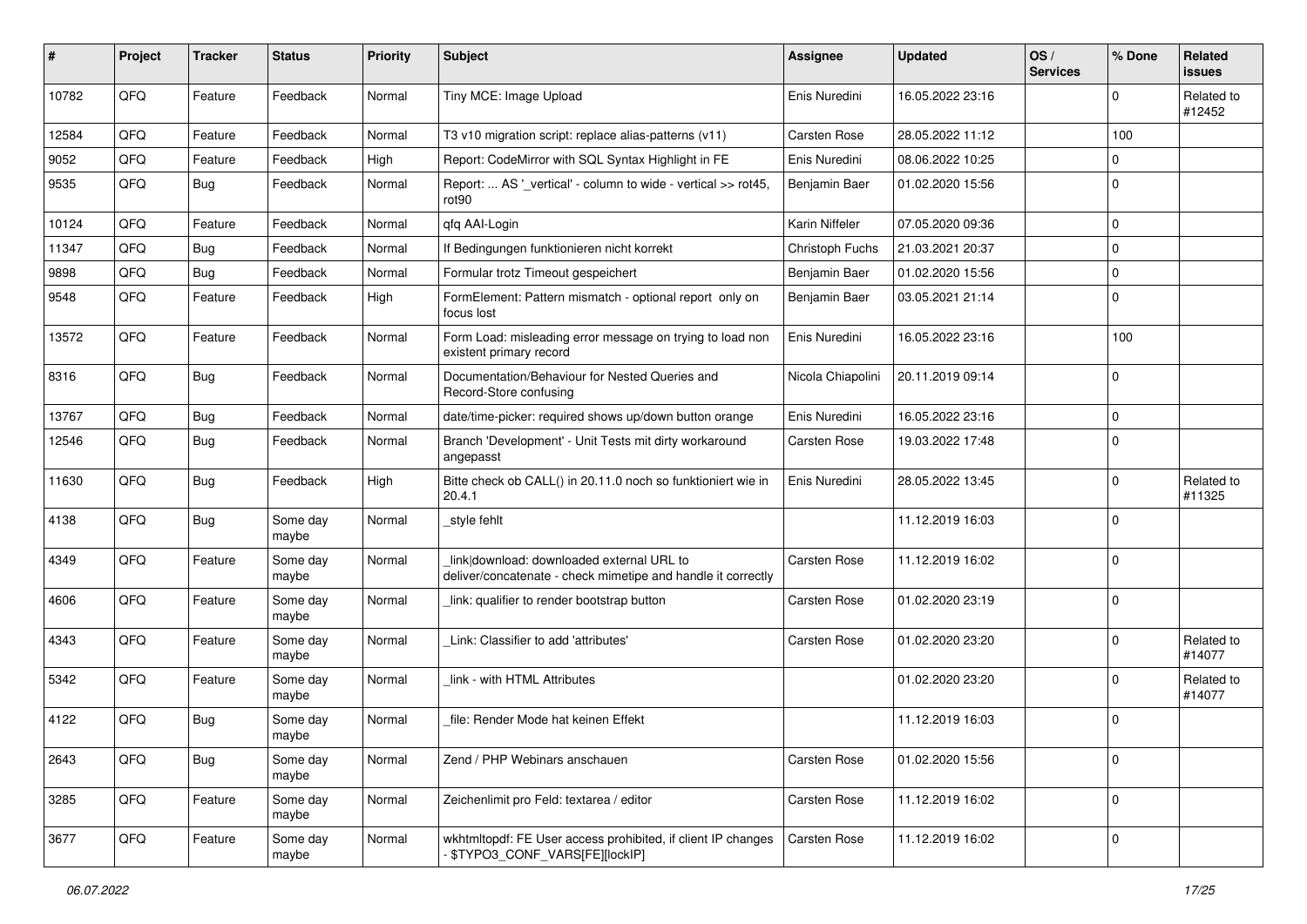| #     | Project | <b>Tracker</b> | <b>Status</b>     | <b>Priority</b> | <b>Subject</b>                                                                                                                                           | <b>Assignee</b>     | <b>Updated</b>   | OS/<br><b>Services</b> | % Done      | Related<br><b>issues</b>                    |
|-------|---------|----------------|-------------------|-----------------|----------------------------------------------------------------------------------------------------------------------------------------------------------|---------------------|------------------|------------------------|-------------|---------------------------------------------|
| 3061  | QFQ     | <b>Bug</b>     | Some day<br>maybe | High            | winstitute: mysql connection durcheinander - nmhp17<br>(ag7)/QFQ arbeitet mit DB/Tabellen von biostat.                                                   | <b>Carsten Rose</b> | 03.05.2021 21:14 |                        | $\mathbf 0$ |                                             |
| 5665  | QFQ     | Feature        | Some day<br>maybe | Normal          | Versuch das '{{!' nicht mehr noetig ist.                                                                                                                 | <b>Carsten Rose</b> | 01.02.2020 23:20 |                        | $\mathbf 0$ | Related to<br>#7432,<br>Related to<br>#7434 |
| 4652  | QFQ     | Feature        | Some day<br>maybe | Normal          | UZH CD: Weiterleitung auf benutzerdefinierte 403/404 Seite                                                                                               | <b>Carsten Rose</b> | 01.02.2020 23:20 |                        | $\mathbf 0$ |                                             |
| 5991  | QFQ     | <b>Bug</b>     | Some day<br>maybe | Normal          | URLs with ' ' or long parameter are problematic                                                                                                          | <b>Carsten Rose</b> | 01.02.2020 23:19 |                        | $\mathbf 0$ |                                             |
| 3332  | QFQ     | Feature        | Some day<br>maybe | Normal          | Uploads: Thumbnails, Details zum hochgeladenen File                                                                                                      | <b>Carsten Rose</b> | 11.12.2019 16:02 |                        | $\mathbf 0$ | Related to<br>#3264,<br>Related to<br>#5333 |
| 5706  | QFQ     | <b>Bug</b>     | Some day<br>maybe | Normal          | upload: fileDestination needs to be sanatized                                                                                                            | <b>Carsten Rose</b> | 01.02.2020 23:19 |                        | $\mathbf 0$ |                                             |
| 6704  | QFQ     | Feature        | Some day<br>maybe | Normal          | Upload Mode: Bilder in Notizen rechts sollen aktuellen<br>Upload repräsentieren.                                                                         |                     | 01.02.2020 23:19 |                        | $\mathbf 0$ | Related to<br>#3264                         |
| 4197  | QFQ     | Feature        | Some day<br>maybe | Normal          | Unit Test fuer JSON Stream von QuickFormQuery.php ><br>doForm()                                                                                          | <b>Carsten Rose</b> | 11.12.2019 16:03 |                        | $\mathbf 0$ |                                             |
| 10116 | QFQ     | Feature        | Some day<br>maybe | Normal          | TypeAhead: Tag - show inside 'input' element                                                                                                             | <b>Carsten Rose</b> | 16.09.2021 15:09 |                        | $\mathbf 0$ |                                             |
| 4398  | QFQ     | <b>Bug</b>     | Some day<br>maybe | Normal          | Typeahead: mouse click in a prefilled input opens a single<br>item dropdown with the current value - click on it seems to<br>set the value, not the key. | Benjamin Baer       | 01.02.2020 23:20 |                        | $\mathbf 0$ | Related to<br>#4457                         |
| 5805  | QFQ     | Feature        | Some day<br>maybe | Normal          | TypeAHead SQL value instead of key stored                                                                                                                |                     | 01.02.2020 23:19 |                        | $\mathbf 0$ | Related to<br>#5444                         |
| 3895  | QFQ     | Bug            | Some day<br>maybe | Normal          | typeahead pedantic: on lehrkredit Idap webpass - if only one<br>person is in dropdown, such person can't be selected                                     | <b>Carsten Rose</b> | 11.12.2019 16:03 |                        | $\mathbf 0$ |                                             |
| 5895  | QFQ     | Feature        | Some day<br>maybe | Normal          | Tutorial: List of all QFQ Features                                                                                                                       |                     | 01.02.2020 23:19 |                        | $\mathbf 0$ |                                             |
| 7456  | QFQ     | Bug            | Some day<br>maybe | Low             | Todos in Code: solve or make ticket                                                                                                                      | <b>Carsten Rose</b> | 16.09.2021 15:10 |                        | $\mathbf 0$ |                                             |
| 9704  | QFQ     | Feature        | Some day<br>maybe | Normal          | Thumbnails Generieren beim Splitten von PDF Files                                                                                                        | <b>Carsten Rose</b> | 11.12.2019 16:01 |                        | $\mathbf 0$ |                                             |
| 5452  | QFO     | Feature        | Some day<br>maybe | Normal          | Thumbnails from PDF: bad quality                                                                                                                         |                     | 01.02.2020 23:20 |                        | $\mathbf 0$ |                                             |
| 7402  | QFQ     | <b>Bug</b>     | Some day<br>maybe | Normal          | thumbnail cache: outdated picture when permission denied<br>and permission resolved.                                                                     |                     | 01.02.2020 23:20 |                        | $\mathbf 0$ |                                             |
| 4757  | QFO     | Feature        | Some day<br>maybe | Normal          | Test subrecord: download links ok? Links ok?                                                                                                             | Carsten Rose        | 01.02.2020 23:20 |                        | $\pmb{0}$   |                                             |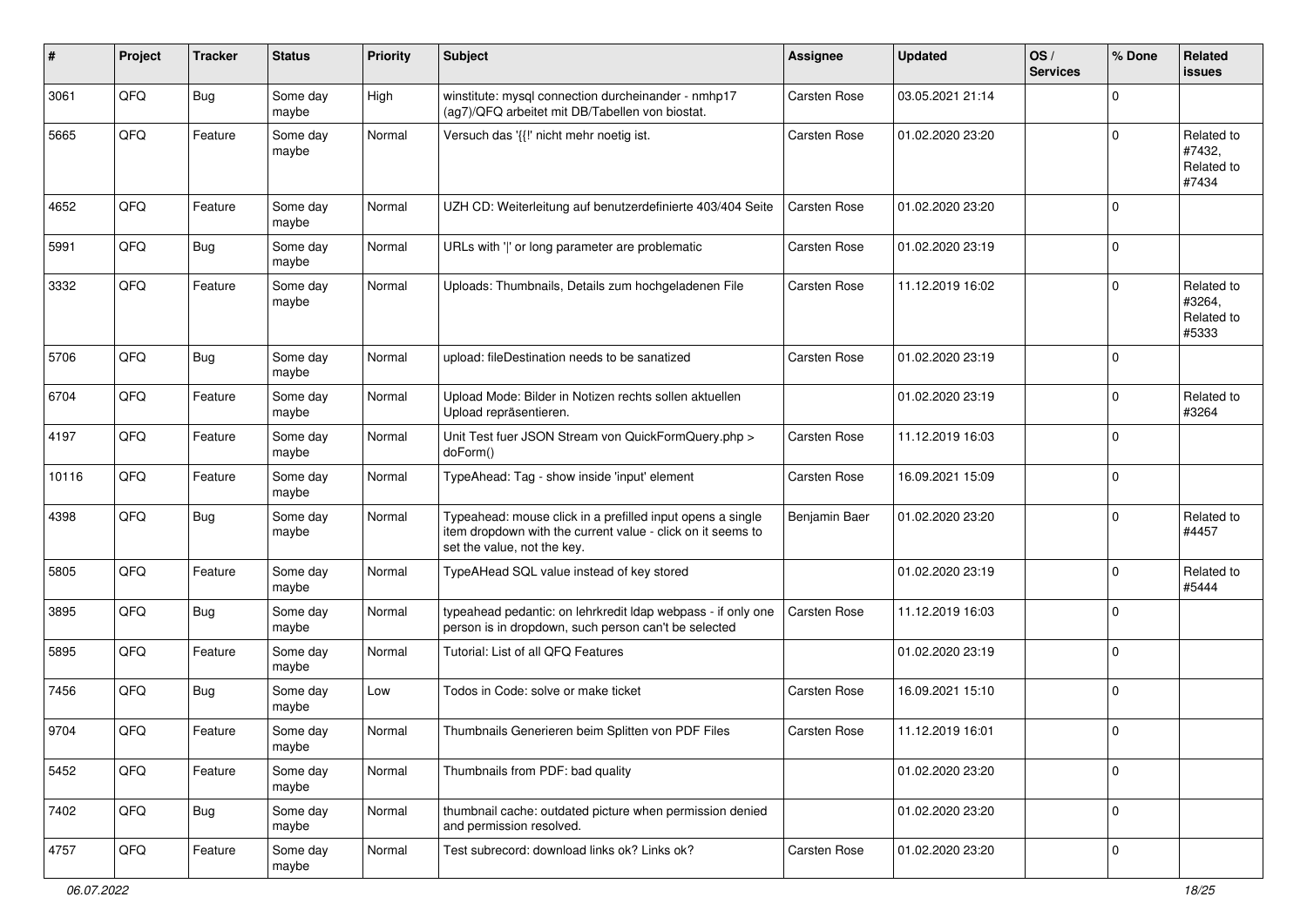| $\pmb{\#}$ | Project | <b>Tracker</b> | <b>Status</b>     | <b>Priority</b> | <b>Subject</b>                                                                                            | <b>Assignee</b>     | <b>Updated</b>   | OS/<br><b>Services</b> | % Done      | Related<br><b>issues</b>                    |
|------------|---------|----------------|-------------------|-----------------|-----------------------------------------------------------------------------------------------------------|---------------------|------------------|------------------------|-------------|---------------------------------------------|
| 8056       | QFQ     | Feature        | Some day<br>maybe | Normal          | Termin Organisation (Reservation)                                                                         |                     | 01.02.2020 23:19 |                        | $\mathbf 0$ | Related to<br>#8658                         |
| 4816       | QFQ     | Feature        | Some day<br>maybe | Normal          | Templates for QFQ Reports (Tables, Radios, )                                                              |                     | 01.02.2020 23:20 |                        | $\mathbf 0$ |                                             |
| 4549       | QFQ     | Bug            | Some day<br>maybe | Normal          | TemplateGroups: FE.type SELECT loose selected value<br>after save                                         | Carsten Rose        | 01.02.2020 23:20 |                        | $\mathbf 0$ | Related to<br>#4548,<br>Related to<br>#4771 |
| 3588       | QFQ     | Bug            | Some day<br>maybe | Normal          | templateGroup: versteckte Elemente werden weiterhin<br>gespeichert.                                       | <b>Carsten Rose</b> | 11.12.2019 16:02 |                        | $\mathbf 0$ |                                             |
| 3385       | QFQ     | Feature        | Some day<br>maybe | Normal          | templateGroup: insert/update/delete non primary records                                                   | Carsten Rose        | 11.12.2019 16:02 |                        | $\mathbf 0$ |                                             |
| 3882       | QFQ     | <b>Bug</b>     | Some day<br>maybe | Normal          | templateGroup: disable 'add' if limit is reached - funktioniert<br>nicht wenn bereits records existierten | Carsten Rose        | 11.12.2019 16:03 |                        | $\mathbf 0$ |                                             |
| 4445       | QFQ     | Feature        | Some day<br>maybe | Normal          | template group: Option to simulate fieldset                                                               |                     | 28.06.2021 14:11 |                        | $\mathbf 0$ |                                             |
| 6970       | QFQ     | Feature        | Some day<br>maybe | Normal          | tablesorter: default fuer 'sortReset' aendern von 'Ctrl' zu 'Alt'                                         | Benjamin Baer       | 01.02.2020 23:21 |                        | $\mathbf 0$ |                                             |
| 9130       | QFQ     | Feature        | Some day<br>maybe | Normal          | tablesorter: Automatic Row numbering / Zeilenummer                                                        | Benjamin Baer       | 01.02.2020 23:22 |                        | $\mathbf 0$ |                                             |
| 10745      | QFQ     | Feature        | Some day<br>maybe | Normal          | Tablesorter Excel Export                                                                                  | Carsten Rose        | 16.09.2021 15:09 |                        | $\mathbf 0$ |                                             |
| 4258       | QFQ     | Feature        | Some day<br>maybe | High            | System Defaults: Forms                                                                                    | <b>Carsten Rose</b> | 03.05.2021 21:14 |                        | $\mathbf 0$ |                                             |
| 3402       | QFQ     | Feature        | Some day<br>maybe | Normal          | Syntax Highlighting via CodeMirror                                                                        | <b>Carsten Rose</b> | 11.12.2019 16:02 |                        | 100         | Related to<br>#3207                         |
| 7281       | QFQ     | <b>Bug</b>     | Some day<br>maybe | Normal          | Subrecords: on large screen separator line too short                                                      |                     | 01.02.2020 23:19 |                        | $\mathbf 0$ |                                             |
| 4026       | QFQ     | Feature        | Some day<br>maybe | Normal          | sqlLog.sql: log number of FE.id                                                                           | <b>Carsten Rose</b> | 11.12.2019 16:03 |                        | $\mathbf 0$ | Related to<br>#5458                         |
| 3941       | QFQ     | Feature        | Some day<br>maybe | Normal          | sqlAfter: es sollten mehrere moeglich sein                                                                | <b>Carsten Rose</b> | 11.12.2019 16:03 |                        | $\mathbf 0$ | Related to<br>#3942                         |
| 4442       | QFQ     | Feature        | Some day<br>maybe | Normal          | Special Column Name: _link - new symbol G (Glyph) to<br>choose any available symbol                       |                     | 11.12.2019 16:02 |                        | $\mathbf 0$ |                                             |
| 7107       | QFQ     | Feature        | Some day<br>maybe | Normal          | Showcase Registration Tool: Anmeldung / Administration :<br>Liste Anmeldungen / Emaileinaldung            | Carsten Rose        | 11.12.2019 16:01 |                        | $\mathbf 0$ |                                             |
| 3537       | QFO     | Feature        | Some day<br>maybe | Low             | SHOW COLUMNS FROM tableName - Extend '{{!'<br>definition                                                  | Carsten Rose        | 11.12.2019 16:02 |                        | $\mathbf 0$ |                                             |
| 4551       | QFO     | Feature        | Some day<br>maybe | Normal          | Set 'pills' via dynamicUpdate to show/hide/disabled                                                       |                     | 01.02.2020 23:20 |                        | $\pmb{0}$   | Related to<br>#3752                         |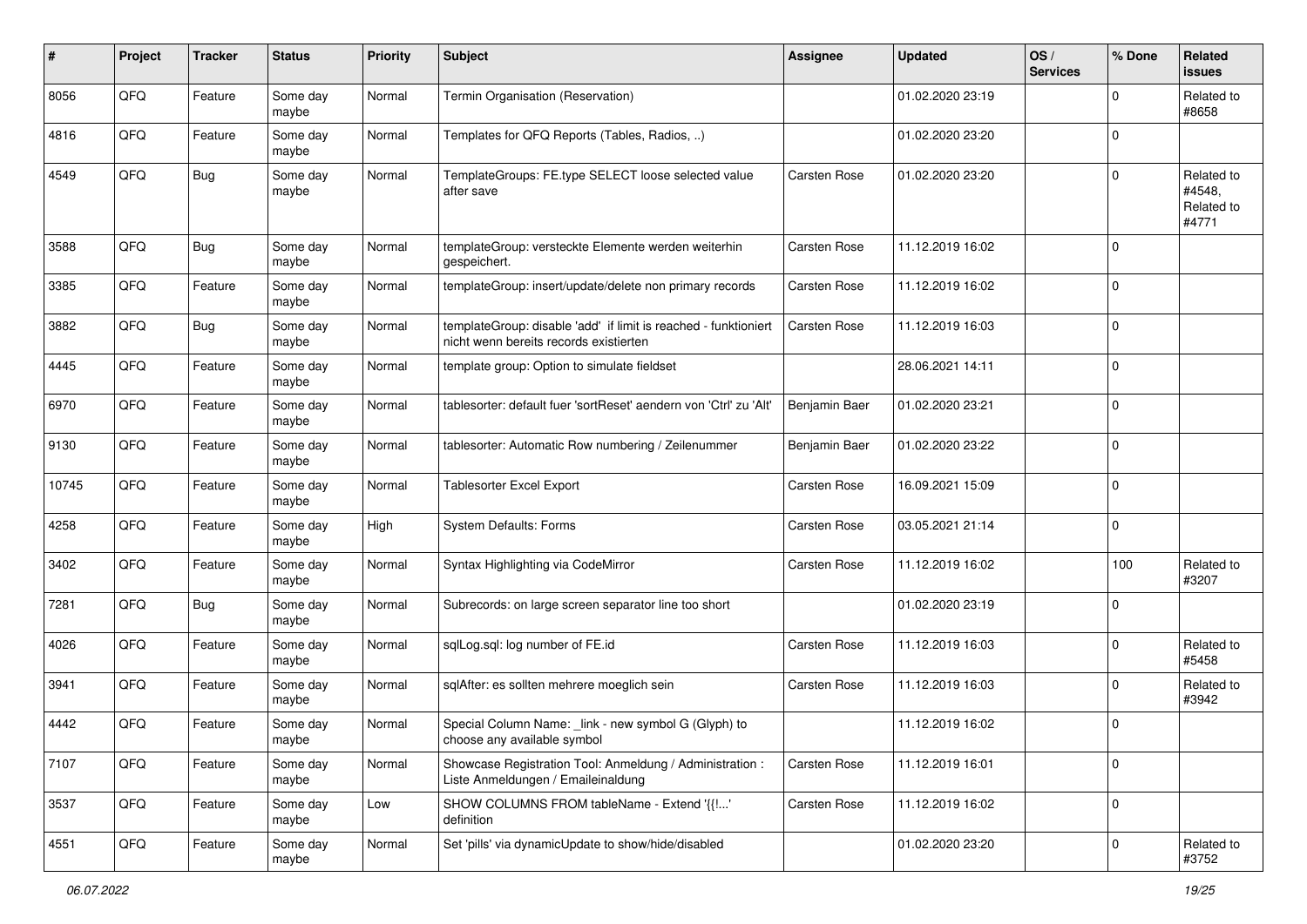| #     | Project | <b>Tracker</b> | <b>Status</b>     | <b>Priority</b> | <b>Subject</b>                                                                                  | Assignee            | <b>Updated</b>   | OS/<br><b>Services</b> | % Done      | <b>Related</b><br><b>issues</b>                                       |
|-------|---------|----------------|-------------------|-----------------|-------------------------------------------------------------------------------------------------|---------------------|------------------|------------------------|-------------|-----------------------------------------------------------------------|
| 4956  | QFQ     | Feature        | Some day<br>maybe | Normal          | Sendmail: Benutzerdefinierte Headers                                                            | Carsten Rose        | 11.12.2019 16:02 |                        | $\Omega$    |                                                                       |
| 880   | QFQ     | Feature        | Some day<br>maybe | Urgent          | Security: PHP, SQL Injection, XSS                                                               |                     | 03.05.2021 21:14 |                        | $\mathbf 0$ | Related to<br>#14320                                                  |
| 5428  | QFQ     | Feature        | Some day<br>maybe | Normal          | secure thumbnail: late render on access.                                                        | Carsten Rose        | 01.02.2020 23:20 |                        | $\mathbf 0$ |                                                                       |
| 7921  | QFQ     | Feature        | Some day<br>maybe | Normal          | Rest API Export: URL kuerzer machen                                                             |                     | 01.02.2020 23:19 |                        | $\mathbf 0$ |                                                                       |
| 4454  | QFQ     | Bug            | Some day<br>maybe | Normal          | Required Elements: multiple elements in a row - whole row<br>marked if only one input is empty. | Benjamin Baer       | 01.02.2020 23:20 |                        | $\mathbf 0$ |                                                                       |
| 5129  | QFQ     | Feature        | Some day<br>maybe | Normal          | Reports: SQL fuer x Achse und y Achse                                                           |                     | 11.12.2019 16:02 |                        | $\Omega$    |                                                                       |
| 4435  | QFQ     | Feature        | Some day<br>maybe | Normal          | Report: striptags - specify allowed tags                                                        |                     | 01.02.2020 23:20 |                        | $\Omega$    |                                                                       |
| 3991  | QFQ     | Feature        | Some day<br>maybe | Normal          | report: Columnname '_skipWrap' skips 'fbeg', 'fend'                                             | Carsten Rose        | 11.12.2019 16:03 |                        | $\mathbf 0$ |                                                                       |
| 3967  | QFQ     | Feature        | Some day<br>maybe | High            | Report: Checkbox, Radio, Dropdown, Input welches ohne<br>Submit funktioniert - 'Inline-Form'    | Carsten Rose        | 03.05.2021 21:14 |                        | $\mathbf 0$ |                                                                       |
| 11323 | QFQ     | Feature        | Some day<br>maybe | Normal          | Report Frontend Editor Modal + Codemirror                                                       | Carsten Rose        | 16.09.2021 15:10 |                        | $\mathbf 0$ | Related to<br>#11036                                                  |
| 4640  | QFQ     | Feature        | Some day<br>maybe | Normal          | Rename System Forms                                                                             |                     | 01.02.2020 23:20 |                        | $\mathbf 0$ |                                                                       |
| 12611 | QFQ     | Feature        | Some day<br>maybe | Normal          | Refactoring: Bootstrap with Lazy Loading                                                        | Carsten Rose        | 08.06.2022 10:37 |                        | $\mathbf 0$ | Related to<br>#12490,<br>Related to<br>#10013,<br>Related to<br>#7732 |
| 3109  | QFQ     | Bug            | Some day<br>maybe | High            | RealUrl: Links werden nicht korrekt gerendert                                                   | <b>Carsten Rose</b> | 03.05.2021 21:14 |                        | $\Omega$    |                                                                       |
| 1623  | QFQ     | Feature        | Some day<br>maybe | Normal          | RealURL                                                                                         |                     | 11.12.2019 16:03 |                        | 30          |                                                                       |
| 9020  | QFQ     | <b>Bug</b>     | Some day<br>maybe | Normal          | radio mit buttonClass und dynamicUpdate lassen sich nicht<br>kombinieren                        |                     | 11.12.2019 16:01 |                        | $\Omega$    |                                                                       |
| 5851  | QFQ     | Feature        | Some day<br>maybe | Normal          | Queue System implementieren: MQTT, RabbitMQ                                                     |                     | 01.02.2020 23:20 |                        | $\mathbf 0$ | Related to<br>#5715                                                   |
| 4771  | QFQ     | <b>Bug</b>     | Some day<br>maybe | Normal          | gfg: select-down-values empty after save (edit-form for<br>program administrators)              | Carsten Rose        | 01.02.2020 23:20 |                        | $\mathbf 0$ | Related to<br>#4549, Has<br>duplicate<br>#4282                        |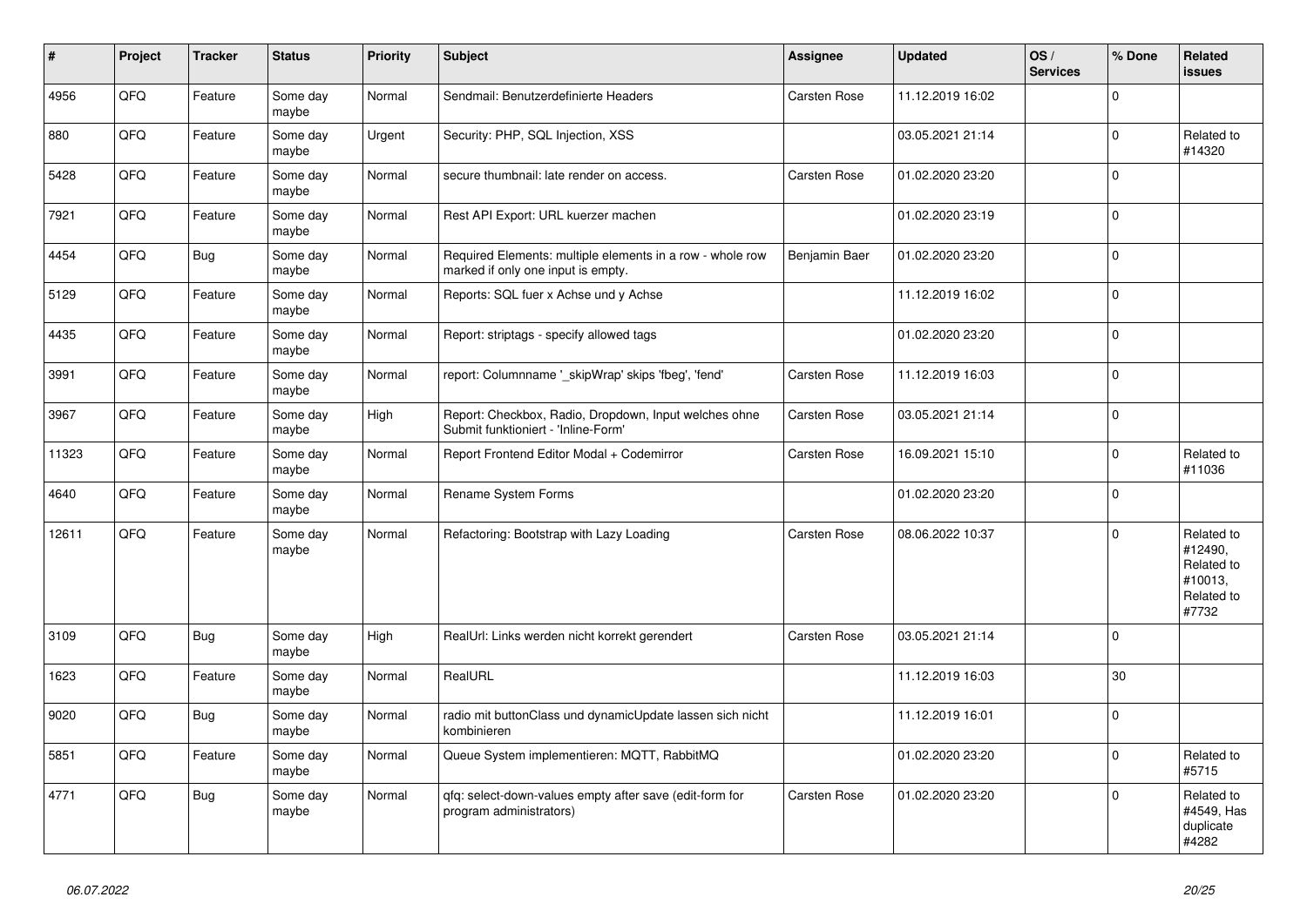| $\vert$ # | Project | <b>Tracker</b> | <b>Status</b>     | <b>Priority</b> | <b>Subject</b>                                                                                               | Assignee            | <b>Updated</b>   | OS/<br><b>Services</b> | % Done      | <b>Related</b><br><b>issues</b> |
|-----------|---------|----------------|-------------------|-----------------|--------------------------------------------------------------------------------------------------------------|---------------------|------------------|------------------------|-------------|---------------------------------|
| 8586      | QFQ     | Feature        | Some day<br>maybe | Normal          | QFQ: Enhance Error message for 'record not found'                                                            | Carsten Rose        | 16.09.2021 15:10 |                        | $\Omega$    |                                 |
| 5480      | QFQ     | Feature        | Some day<br>maybe | Normal          | QFQ: Dokumentation mit Screenshots versehen                                                                  | <b>Carsten Rose</b> | 01.02.2020 23:20 |                        | $\Omega$    | Related to<br>#9879             |
| 4839      | QFQ     | Feature        | Some day<br>maybe | Normal          | qfq-handle in <head> Abschnitt</head>                                                                        | Carsten Rose        | 11.12.2019 16:02 |                        | $\mathbf 0$ |                                 |
| 7108      | QFQ     | Feature        | Some day<br>maybe | Normal          | <b>QFQ Wrap Elements</b>                                                                                     |                     | 11.12.2019 16:01 |                        | $\Omega$    |                                 |
| 3692      | QFQ     | Feature        | Some day<br>maybe | Normal          | QFQ Webseite                                                                                                 | Benjamin Baer       | 11.12.2019 16:02 |                        | $\mathbf 0$ | Related to<br>#5033             |
| 5892      | QFQ     | Feature        | Some day<br>maybe | Normal          | QFQ should use T3 API to manipulate FE GROUP<br>membership                                                   |                     | 01.02.2020 23:20 |                        | $\mathbf 0$ |                                 |
| 1635      | QFQ     | Feature        | Some day<br>maybe | Normal          | QFQ Extension content record: weitere Optionen<br>einblenden.                                                | Carsten Rose        | 11.12.2019 16:03 |                        | $\mathbf 0$ |                                 |
| 9024      | QFQ     | <b>Bug</b>     | Some day<br>maybe | Normal          | QFQ Einarbeitung                                                                                             |                     | 01.02.2020 15:56 |                        | $\Omega$    |                                 |
| 5389      | QFQ     | Feature        | Some day<br>maybe | Normal          | QFQ Design: Multline label / note                                                                            | Benjamin Baer       | 01.02.2020 23:19 |                        | $\mathbf 0$ |                                 |
| 5160      | QFQ     | Feature        | Some day<br>maybe | Normal          | QFQ collaborative / together.js, ShareJS, y-js, collaborative,                                               |                     | 11.12.2019 16:02 |                        | $\mathbf 0$ |                                 |
| 1234      | QFQ     | Feature        | Some day<br>maybe | Normal          | QF: Record numbering: Im Grid soll in Spalte 1 optional die<br>laufende Nummer der Records angezeigt werden. |                     | 01.02.2020 23:20 |                        | $\mathbf 0$ |                                 |
| 955       | QFQ     | Feature        | Some day<br>maybe | Normal          | QF: Notizen vor/nach dem Form                                                                                |                     | 01.02.2020 23:20 |                        | $\mathbf 0$ |                                 |
| 1251      | QFQ     | Feature        | Some day<br>maybe | Normal          | QF: Combo                                                                                                    |                     | 11.12.2019 16:03 |                        | $\mathbf 0$ |                                 |
| 1253      | QFQ     | Feature        | Some day<br>maybe | Normal          | QF: Colorpicker                                                                                              |                     | 11.12.2019 16:03 |                        | $\mathbf 0$ |                                 |
| 3495      | QFQ     | Feature        | Some day<br>maybe | Normal          | Predifined Parameter werden nicht in '+' (add new record)<br>SIP gerendert.                                  |                     | 11.12.2019 16:02 |                        | $\Omega$    |                                 |
| 2063      | QFQ     | <b>Bug</b>     | Some day<br>maybe | Normal          | Pills auf 'inaktiv' setzen falls keine Element auf dem Pill<br>sichtbar sind.                                | Benjamin Baer       | 11.12.2019 16:03 |                        | $\Omega$    | Related to<br>#3752             |
| 7336      | QFQ     | Feature        | Some day<br>maybe | Normal          | PDF Upload: disallow PDFs with specific Meta information                                                     | Carsten Rose        | 11.12.2019 16:01 |                        | $\mathbf 0$ |                                 |
| 8101      | QFQ     | Feature        | Some day<br>maybe | Normal          | Password hash: support further hashing methods                                                               | Carsten Rose        | 16.09.2021 15:10 |                        | $\mathbf 0$ |                                 |
| 3613      | QFQ     | <b>Bug</b>     | Some day<br>maybe | Normal          | note /note unchecked -> note div (col-md) wird weiterhin<br>gerendert                                        | Elias Villiger      | 01.02.2020 23:19 |                        | 100         |                                 |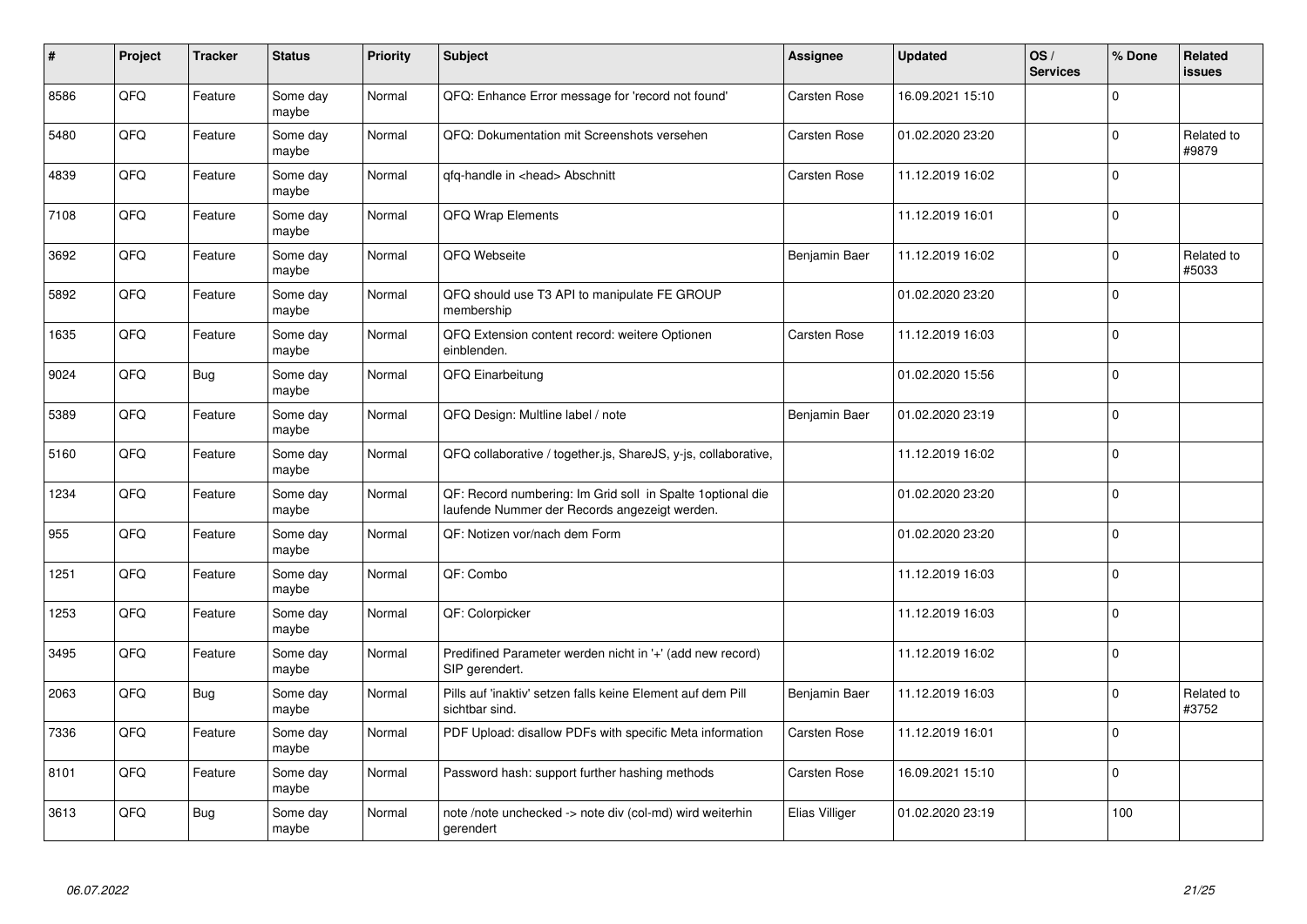| ∦    | Project | <b>Tracker</b> | <b>Status</b>     | <b>Priority</b> | <b>Subject</b>                                                                                         | <b>Assignee</b> | <b>Updated</b>   | OS/<br><b>Services</b> | % Done      | Related<br>issues                           |
|------|---------|----------------|-------------------|-----------------|--------------------------------------------------------------------------------------------------------|-----------------|------------------|------------------------|-------------|---------------------------------------------|
| 4546 | QFQ     | <b>Bug</b>     | Some day<br>maybe | Normal          | NH: SIP storage is destroyed                                                                           |                 | 01.02.2020 23:20 |                        | $\Omega$    |                                             |
| 7229 | QFQ     | Feature        | Some day<br>maybe | Normal          | New FormElement.type: Button                                                                           |                 | 01.02.2021 12:32 |                        | $\Omega$    |                                             |
| 4446 | QFQ     | Feature        | Some day<br>maybe | Normal          | New FE get same feldContainerId as last modifed FE                                                     |                 | 01.02.2020 23:20 |                        | $\Omega$    |                                             |
| 6084 | QFQ     | Feature        | Some day<br>maybe | Normal          | New escape type: 'D' - convert date                                                                    |                 | 01.02.2020 23:19 |                        | $\mathbf 0$ |                                             |
| 9579 | QFQ     | Feature        | Some day<br>maybe | Normal          | Multiform with Process Row                                                                             | Carsten Rose    | 11.12.2019 16:01 |                        | $\Omega$    |                                             |
| 4365 | QFQ     | Feature        | Some day<br>maybe | Normal          | Multi Language: new way of config                                                                      | Carsten Rose    | 01.02.2020 23:20 |                        | $\Omega$    |                                             |
| 3646 | QFQ     | Feature        | Some day<br>maybe | Normal          | Moeglichkeit HTML Tags in Reports auszugeben (zu<br>enkodieren: htmlspecialchars)                      |                 | 11.12.2019 16:02 |                        | $\Omega$    | Related to<br>#14320                        |
| 4626 | QFQ     | Feature        | Some day<br>maybe | Normal          | Mobile View: 'classBody=qfq-form-right' makes no sense                                                 |                 | 01.02.2020 23:20 |                        | $\Omega$    |                                             |
| 4027 | QFQ     | Feature        | Some day<br>maybe | Normal          | Missing: orange 'check' / 'bullet'                                                                     |                 | 11.12.2019 16:03 |                        | $\mathbf 0$ |                                             |
| 7104 | QFQ     | Feature        | Some day<br>maybe | Normal          | Manual: hint about escaping if '\r' appears in mail body                                               |                 | 11.12.2019 16:01 |                        | $\Omega$    |                                             |
| 4440 | QFQ     | Feature        | Some day<br>maybe | Normal          | Manual.rst: explain how to. expand PHP Session to 4h                                                   |                 | 11.12.2019 16:02 |                        | $\mathbf 0$ |                                             |
| 2084 | QFQ     | Feature        | Some day<br>maybe | Normal          | Mailto mit encryption: Subrecord                                                                       | Carsten Rose    | 11.12.2019 16:03 |                        | $\mathbf 0$ | Related to<br>#2082                         |
| 5455 | QFQ     | Feature        | Some day<br>maybe | Normal          | Mail Redirects grld abhaengig                                                                          |                 | 01.02.2020 23:20 |                        | $\Omega$    |                                             |
| 4974 | QFQ     | Feature        | Some day<br>maybe | Normal          | Long polling - inform all listening clients of changes                                                 |                 | 11.12.2019 16:02 |                        | $\Omega$    |                                             |
| 5852 | QFQ     | Feature        | Some day<br>maybe | Normal          | Logging: mail.log / sql.log - im FE anzeigen und via AJAX<br>aktualisieren                             | Carsten Rose    | 01.02.2020 23:19 |                        | $\Omega$    | Related to<br>#5885                         |
| 4439 | QFQ     | Feature        | Some day<br>maybe | Normal          | Log: report all actions fired by an FE Element, incl. the<br>original directive (slaveld, sqllnsert, ) |                 | 01.02.2020 23:20 |                        | $\mathbf 0$ | Related to<br>#4432,<br>Related to<br>#5458 |
| 4433 | QFO     | Feature        | Some day<br>maybe | Normal          | Log when SIP will be destroyed by QFQ for any (security)<br>reason                                     |                 | 01.02.2020 23:20 |                        | $\Omega$    | Related to<br>#4432,<br>Related to<br>#5458 |
| 3617 | QFO     | Feature        | Some day<br>maybe | Normal          | Load javascripts at bottom                                                                             |                 | 11.12.2019 16:02 |                        | $\mathbf 0$ |                                             |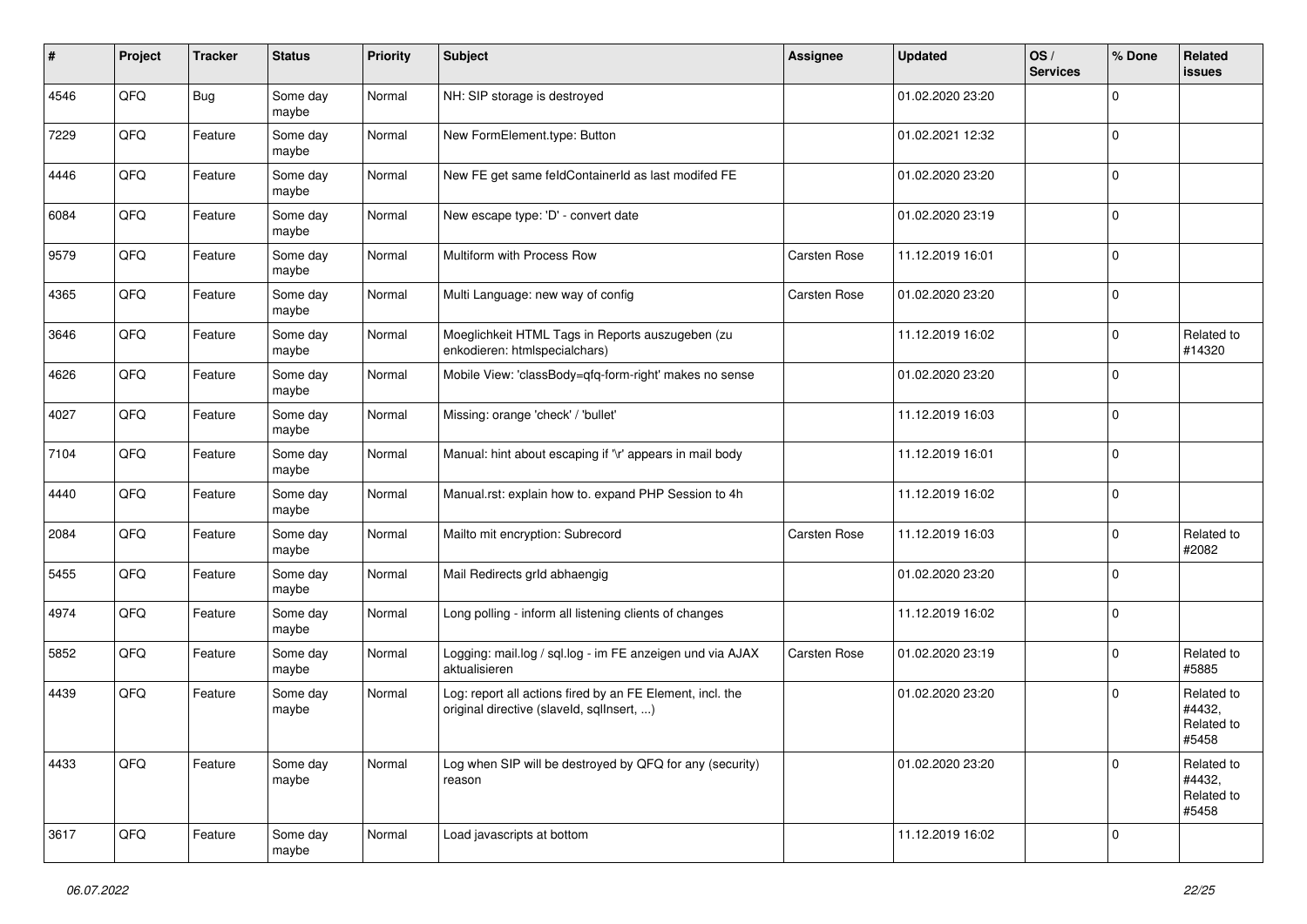| $\vert$ # | Project | <b>Tracker</b> | <b>Status</b>     | <b>Priority</b> | <b>Subject</b>                                                                                                                      | <b>Assignee</b> | <b>Updated</b>   | OS/<br><b>Services</b> | % Done      | Related<br><b>issues</b>                                               |
|-----------|---------|----------------|-------------------|-----------------|-------------------------------------------------------------------------------------------------------------------------------------|-----------------|------------------|------------------------|-------------|------------------------------------------------------------------------|
| 3457      | QFQ     | Feature        | Some day<br>maybe | Normal          | LDAP: concat multi values to one single entry                                                                                       | Carsten Rose    | 11.12.2019 16:02 |                        | 0           |                                                                        |
| 1946      | QFQ     | Feature        | Some day<br>maybe | Normal          | Kontrolle ob der ReadOnly Modus bei den<br>Formularelementen korrekt implementiert ist                                              | Carsten Rose    | 11.12.2019 16:03 |                        | $\mathbf 0$ |                                                                        |
| 1510      | QFQ     | Feature        | Some day<br>maybe | Normal          | jquery von google laden, falls das nicht geht lokal                                                                                 |                 | 11.12.2019 16:03 |                        | 0           |                                                                        |
| 7732      | QFQ     | Feature        | Some day<br>maybe | Normal          | Javascript: Lazy Loading der add on libs                                                                                            | Benjamin Baer   | 08.06.2022 10:38 |                        | 0           | Related to<br>#12611,<br>Related to<br>#12490,<br>Related to<br>#10013 |
| 4259      | QFQ     | Feature        | Some day<br>maybe | Normal          | Instant trigger a cron job                                                                                                          | Carsten Rose    | 11.12.2019 16:03 |                        | $\mathbf 0$ |                                                                        |
| 11036     | QFQ     | Feature        | Some day<br>maybe | Normal          | inline report editor permissions                                                                                                    | Carsten Rose    | 16.09.2021 15:09 |                        | $\mathbf 0$ | Related to<br>#11323                                                   |
| 2950      | QFQ     | Feature        | Some day<br>maybe | Normal          | Inhalt QFQ Records als File                                                                                                         |                 | 11.12.2019 16:03 |                        | 0           |                                                                        |
| 4659      | QFQ     | <b>Bug</b>     | Some day<br>maybe | Normal          | infoButtonExtra                                                                                                                     | Carsten Rose    | 01.02.2020 23:20 |                        | $\mathbf 0$ |                                                                        |
| 7453      | QFQ     | Feature        | Some day<br>maybe | Normal          | import / export forms QFQ                                                                                                           | Carsten Rose    | 16.09.2021 15:10 |                        | 0           |                                                                        |
| 9126      | QFQ     | Bug            | Some day<br>maybe | Normal          | hidden Form elements are present in page source                                                                                     |                 | 02.01.2021 18:41 |                        | $\mathbf 0$ |                                                                        |
| 10095     | QFQ     | Feature        | Some day<br>maybe | Normal          | Generic Gitlab Integration into QFQ                                                                                                 | Carsten Rose    | 16.09.2021 15:10 |                        | 0           |                                                                        |
| 6515      | QFQ     | Feature        | Some day<br>maybe | Normal          | Formular: Felder dynamisch ein/ausblenden                                                                                           |                 | 11.12.2019 16:02 |                        | $\pmb{0}$   |                                                                        |
| 3570      | QFQ     | <b>Bug</b>     | Some day<br>maybe | High            | Formular mit prmitnew permitEdit=Always wird nicht<br>aufgerufen (ist leer)                                                         | Carsten Rose    | 03.05.2021 21:14 |                        | $\mathbf 0$ |                                                                        |
| 4008      | QFQ     | <b>Bug</b>     | Some day<br>maybe | Normal          | FormElemen.type=sendmail: wrong 'TO' if 'real<br>name <rea@mail.to>' is used</rea@mail.to>                                          | Carsten Rose    | 11.12.2019 16:03 |                        | $\mathbf 0$ |                                                                        |
| 3350      | QFQ     | Feature        | Some day<br>maybe | Normal          | FormEditor: Hilfetext hinter 'checktype'                                                                                            | Carsten Rose    | 11.12.2019 16:02 |                        | $\mathbf 0$ |                                                                        |
| 3877      | QFQ     | Feature        | Some day<br>maybe | Normal          | FormEditor: die Felder die aktuell nicht gebraucht werden<br>nur auf readonly/disabled setzen (nicht ausblenden > das<br>irritiert. | Carsten Rose    | 11.12.2019 16:03 |                        | $\pmb{0}$   |                                                                        |
| 7278      | QFG     | Feature        | Some day<br>maybe | Normal          | Form: Wert vordefinieren der immer gesetzt wird                                                                                     |                 | 02.05.2021 09:27 |                        | $\mathbf 0$ |                                                                        |
| 4443      | QFO     | Feature        | Some day<br>maybe | Normal          | Form: multiple secondary tables                                                                                                     |                 | 01.02.2020 23:20 |                        | $\pmb{0}$   |                                                                        |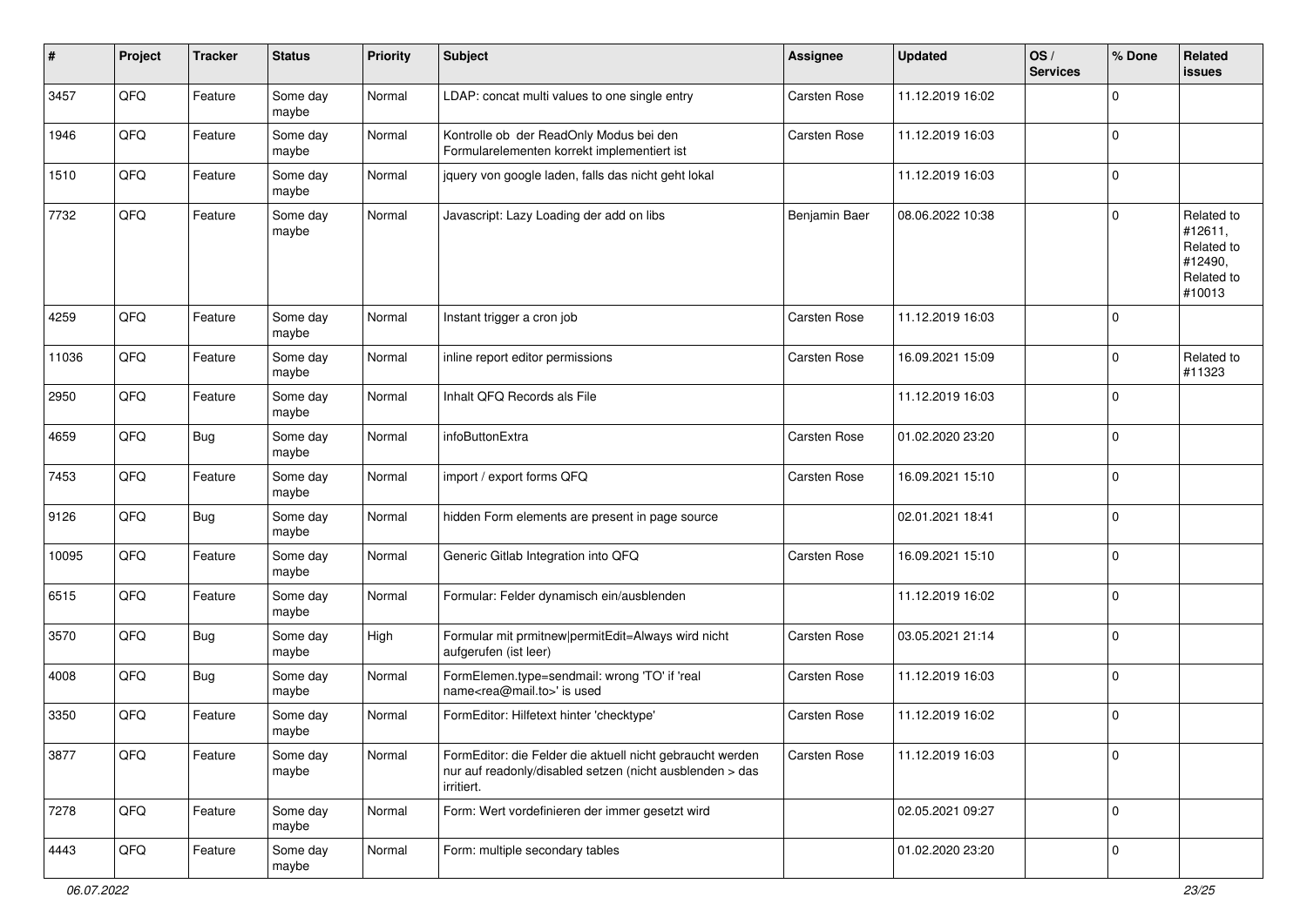| #     | Project | <b>Tracker</b> | <b>Status</b>     | <b>Priority</b> | <b>Subject</b>                                                                                                                                           | <b>Assignee</b>     | <b>Updated</b>   | OS/<br><b>Services</b> | % Done      | <b>Related</b><br><b>issues</b>                                       |
|-------|---------|----------------|-------------------|-----------------|----------------------------------------------------------------------------------------------------------------------------------------------------------|---------------------|------------------|------------------------|-------------|-----------------------------------------------------------------------|
| 3708  | QFQ     | Feature        | Some day<br>maybe | Normal          | Form: input - 'specialchars', 'none'  gewisse tags erlauben,<br>andere verbieten                                                                         | Carsten Rose        | 11.12.2019 16:02 |                        | $\Omega$    | Related to<br>#14320                                                  |
| 5983  | QFQ     | Feature        | Some day<br>maybe | Normal          | Form Submit (save & update): normalize date/-time FE                                                                                                     | <b>Carsten Rose</b> | 01.02.2020 23:19 |                        | $\mathbf 0$ |                                                                       |
| 5557  | QFQ     | <b>Bug</b>     | Some day<br>maybe | Normal          | Form load: STORE_RECORD filled, but should be empty                                                                                                      | <b>Carsten Rose</b> | 01.02.2020 23:19 |                        | $\mathbf 0$ |                                                                       |
| 12315 | QFQ     | Feature        | Some day<br>maybe | Normal          | Form History (Diffs) / Backups                                                                                                                           | Carsten Rose        | 16.09.2021 15:10 |                        | $\mathbf 0$ |                                                                       |
| 11322 | QFQ     | Feature        | Some day<br>maybe | Normal          | Form Element JSON - (multiline parameter field)                                                                                                          | Carsten Rose        | 16.09.2021 15:10 |                        | $\mathbf 0$ |                                                                       |
| 3878  | QFQ     | Feature        | Some day<br>maybe | Normal          | Form 'FormElement': Spalte 'name' typeAhead mit<br>Spaltennamen der Primarytable.                                                                        |                     | 11.12.2019 16:03 |                        | $\mathbf 0$ |                                                                       |
| 3879  | QFQ     | Feature        | Some day<br>maybe | Normal          | Form 'FormElement': Beim Feld 'name' rechts in der Notiz<br>einen Link einblenden - a) aktuelle Definition anzeigen, b)<br>Spalte in der Tabelle anlegen |                     | 11.12.2019 16:03 |                        | $\mathbf 0$ |                                                                       |
| 3880  | QFQ     | Feature        | Some day<br>maybe | Normal          | Form 'Form': anlegen einer Tabelle                                                                                                                       |                     | 14.01.2021 10:12 |                        | $\mathbf 0$ |                                                                       |
| 5923  | QFQ     | Feature        | Some day<br>maybe | Normal          | fillStoreSystemBySqlLate                                                                                                                                 |                     | 01.02.2020 23:19 |                        | $\mathbf 0$ |                                                                       |
| 4872  | QFQ     | Feature        | Some day<br>maybe | Normal          | Fields of Typo3 page available in STORE_TYPO3                                                                                                            | Carsten Rose        | 01.02.2020 23:19 |                        | $\mathbf 0$ |                                                                       |
| 4444  | QFQ     | Feature        | Some day<br>maybe | Normal          | FE.type=upload: detect mime type                                                                                                                         |                     | 11.12.2019 16:02 |                        | $\mathbf 0$ | Related to<br>#4303                                                   |
| 5877  | QFQ     | <b>Bug</b>     | Some day<br>maybe | Normal          | FE.type=note:bsColumn strange behaviour                                                                                                                  |                     | 01.02.2020 23:19 |                        | $\mathbf 0$ |                                                                       |
| 5021  | QFQ     | <b>Bug</b>     | Some day<br>maybe | Normal          | FE.typ=extra - during save displays error 'datum2' already<br>filled in STORE_SIP - the value is stored nevertheless                                     | <b>Carsten Rose</b> | 01.02.2020 23:19 |                        | $\mathbf 0$ | Related to<br>#3875                                                   |
| 10013 | QFQ     | Feature        | Some day<br>maybe | Normal          | FE.typ=editor: CodeMirror                                                                                                                                | Carsten Rose        | 08.06.2022 10:37 |                        | $\mathbf 0$ | Related to<br>#12611,<br>Related to<br>#12490,<br>Related to<br>#7732 |
| 4536  | QFQ     | Feature        | Some day<br>maybe | Normal          | FE upload: problem with delete if mutliple uploads an<br>FE.name="                                                                                       |                     | 01.02.2020 23:20 |                        | $\mathbf 0$ |                                                                       |
| 3415  | QFQ     | Feature        | Some day<br>maybe | Normal          | FE Login Box Templatefile                                                                                                                                | Benjamin Baer       | 11.12.2019 16:02 |                        | $\mathbf 0$ |                                                                       |
| 3750  | QFG     | <b>Bug</b>     | Some day<br>maybe | Normal          | FE in a row: if one violates check, all are red                                                                                                          | Carsten Rose        | 11.12.2019 16:03 |                        | $\mathbf 0$ |                                                                       |
| 5024  | QFG     | Feature        | Some day<br>maybe | Normal          | Fabric: Generate PDF with edits                                                                                                                          | Benjamin Baer       | 01.02.2020 23:20 |                        | $\mathbf 0$ | Related to<br>#10704                                                  |